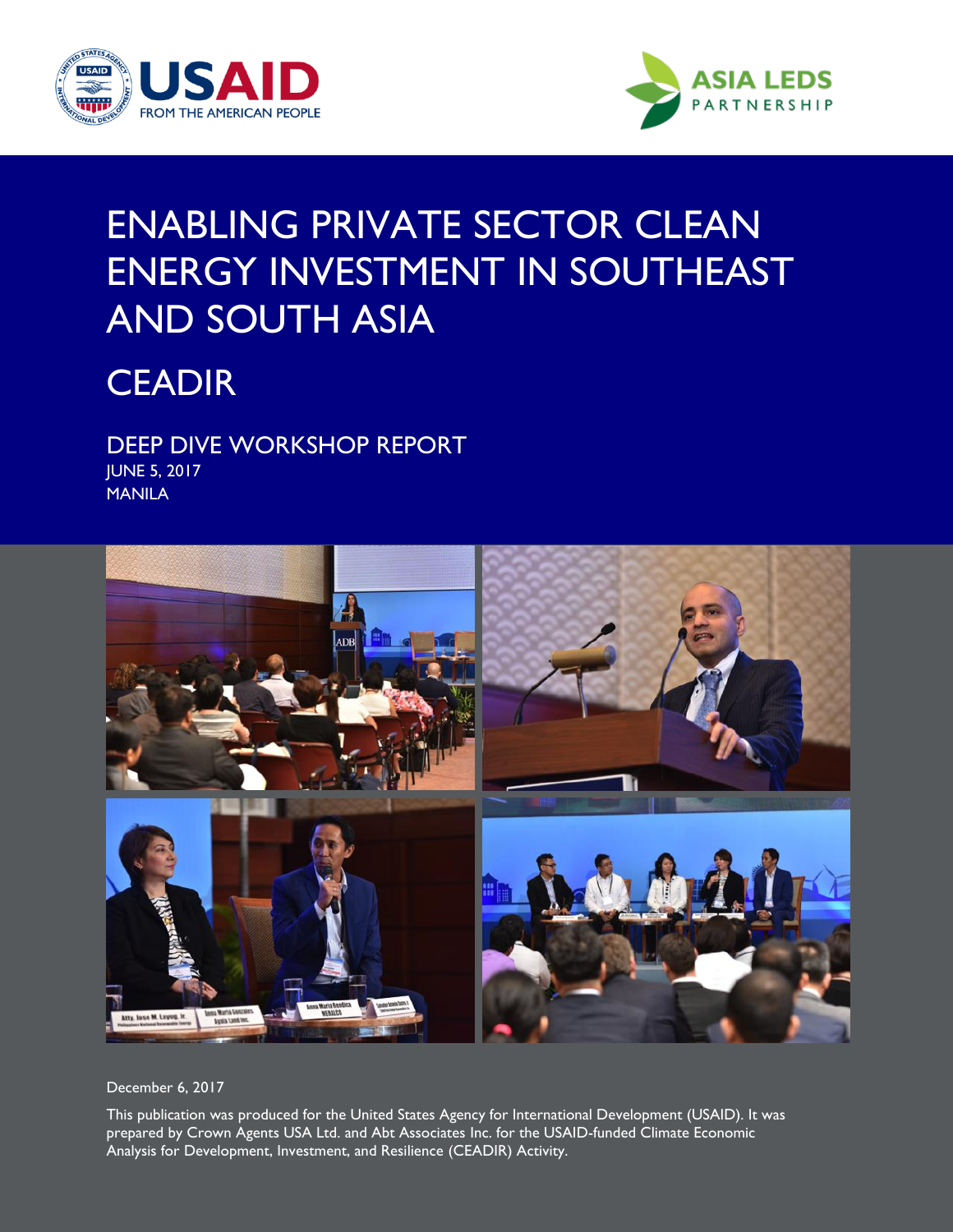| <b>Recommended Citation:</b> | Khananusit, Sandra; Mikell O'Mealy; Lindsay Foley; and Eric Hyman, with |
|------------------------------|-------------------------------------------------------------------------|
|                              | Keshav Jha and Sonali Malik. 2017. Enabling Private Sector Clean Energy |
|                              | Investment in Southeast and South Asia: Deep Dive Workshop Report,      |
|                              | June 5, 2017 Manila Philippines. Washington, DC: Climate Economic       |
|                              | Analysis for Development, Investment, and Resilience (CEADIR)           |
|                              | Activity, Crown Agents USA and Abt Associates with the Asia Low         |
|                              | Emission Development Strategies Partnership, Prepared for the United    |
|                              | States Agency for International Development.                            |
|                              |                                                                         |

**Front photo credit:** Asia Clean Energy Forum 2017

Crown Agents USA Ltd. **1** 1129 20th Street NW **1** Suite 500 **1** Washington, DC 20036 **1** T. (202) 822-8052 **1** www.crownagentsusa.com

*and*

Abt Associates Inc.

*with*

Asia Low Emission Development Strategies Partnership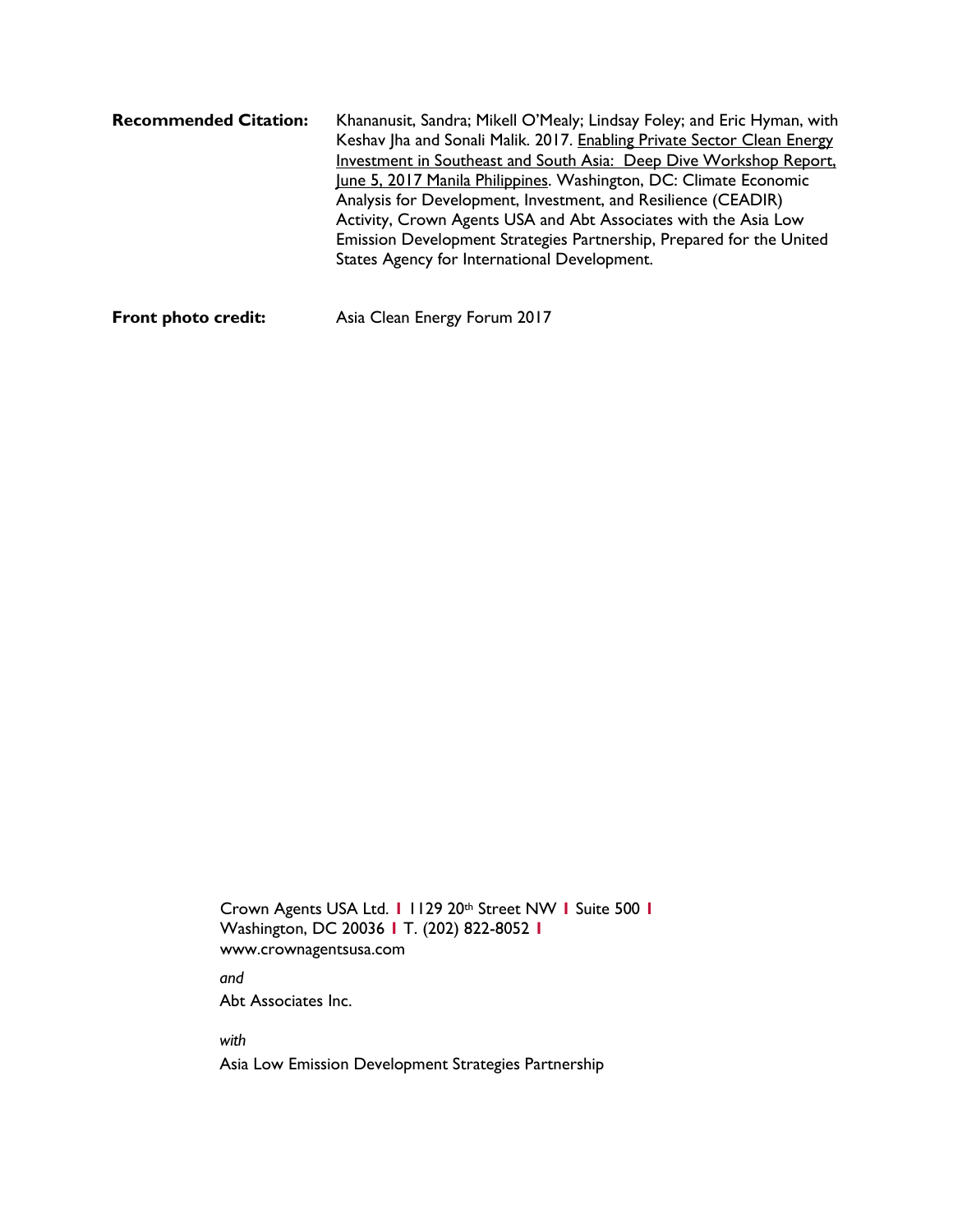## ENABLING PRIVATE SECTOR CLEAN ENERGY INVESTMENT IN SOUTHEAST AND SOUTH ASIA

### DEEP DIVE WORKSHOP REPORT JUNE 5, 2017 IN MANILA, PHILIPPINES



**Contract No.: AID-OAA-I-12-00038 Task Order AID-OAA-TO-14-00007**

#### **Prepared by**

Sandra Khananusit (Crown Agents USA), Mikell O'Mealy (Abt Associates Inc.), Lindsay Foley (Abt Associates Inc.), and Eric Hyman (USAID),

with

Keshav Jha (Asia Low Emission Development Strategies Partnership) and Sonali Malik (Asia Low Emission Development Strategies Partnership)

**Submitted to**

Economic Policy Office and Global Climate Change Office Bureau for Economic Growth, Education and Environment U.S. Agency for International Development 1300 Pennsylvania Avenue, NW Washington, DC 20523

and the contract of the contract of the contract of the contract of the contract of the contract of the contract of the contract of the contract of the contract of the contract of the contract of the contract of the contra

USAID Regional Development Mission for Asia

#### December 6, 2017

#### **DISCLAIMER**

The authors' views expressed in this publication do not necessarily reflect the views of the United States Agency for International Development or the United States Government.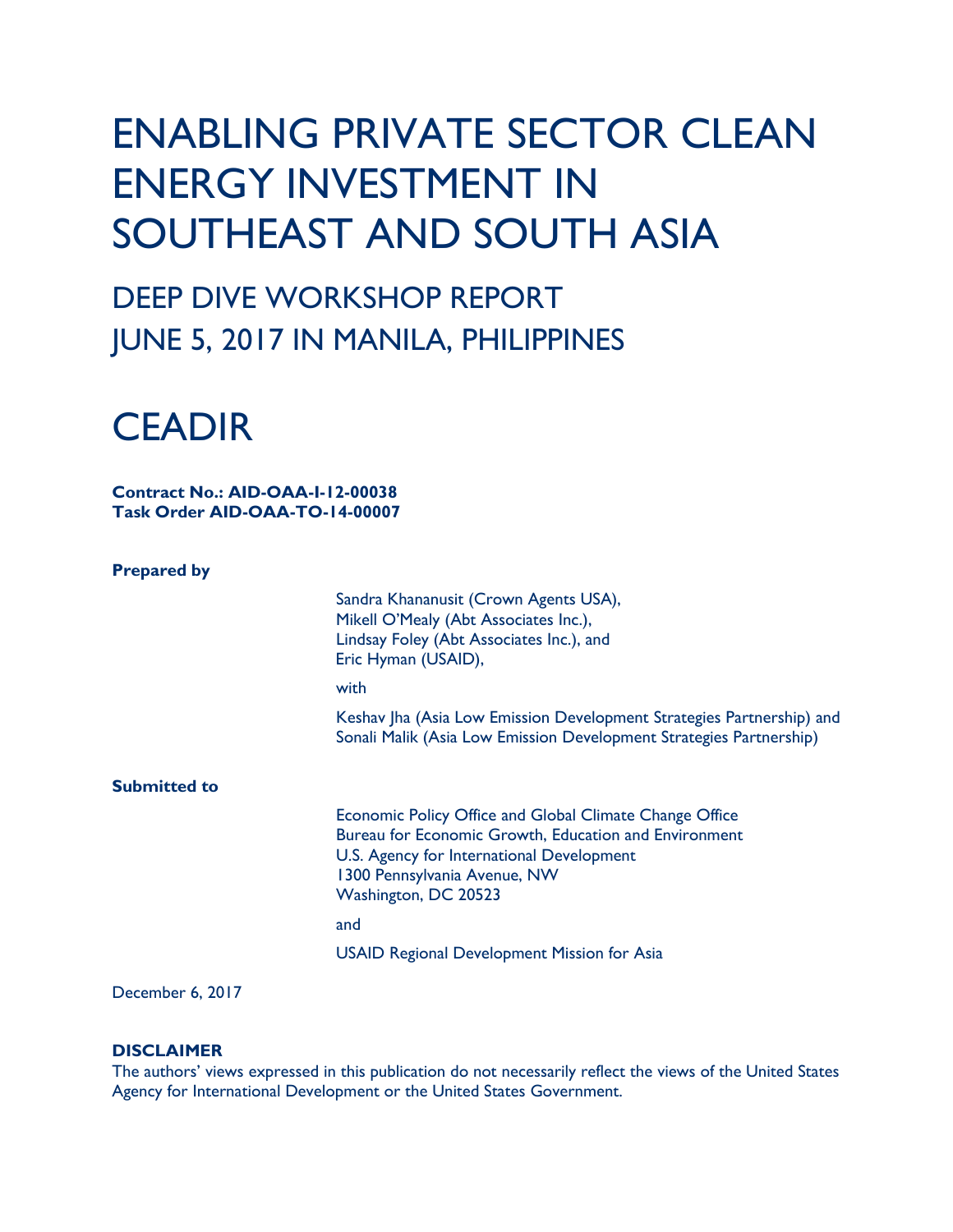# **CONTENTS**

|     | 1.2 Private Sector Recommendations to Accelerate Clean Energy Investment in Asia 2             |  |
|-----|------------------------------------------------------------------------------------------------|--|
|     |                                                                                                |  |
|     | 1.4 Needs and Opportunities for Grid-Connected Photovoltaic and Wind in Asia 5                 |  |
| 1.5 | Public-Private Sector Collaboration to Accelerate Clean Energy Investment in the Philippines 6 |  |
| 2.  |                                                                                                |  |
| 3.  |                                                                                                |  |
|     |                                                                                                |  |
|     |                                                                                                |  |
|     |                                                                                                |  |
|     |                                                                                                |  |

# LIST OF TABLES

| Table I: Private Sector Commitments and Actions to Increase Clean Energy Investment  I               |
|------------------------------------------------------------------------------------------------------|
| Table 2: How Governments Can Help Increase Private Sector Clean Energy Investment2                   |
| Table 3: Country-Specific Actions to Reduce Barriers to Increasing Private Clean Energy Investment 3 |
|                                                                                                      |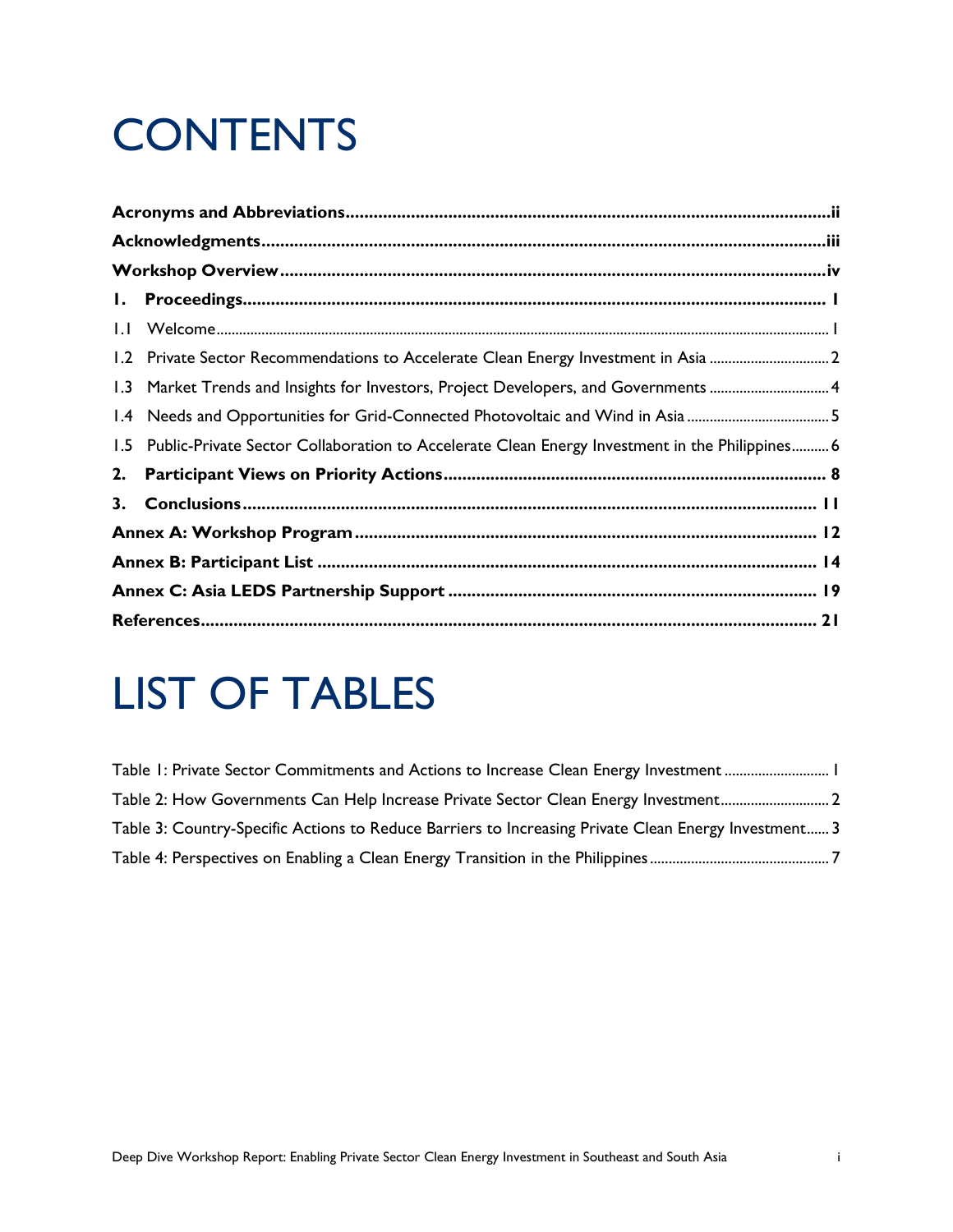# ACRONYMS AND ABBREVIATIONS

| <b>BNEF</b>    | <b>Bloomberg New Energy Finance</b>                                  |
|----------------|----------------------------------------------------------------------|
| <b>CDP</b>     | Carbon Disclosure Project                                            |
| <b>CE</b>      | Clean energy                                                         |
| <b>CEADIR</b>  | Climate Economic Analysis for Development, Investment and Resilience |
| E <sub>3</sub> | Bureau for Economic Growth, Education, and Environment (USAID)       |
| EP             | Office of Economic Policy (USAID/E3)                                 |
| <b>FiT</b>     | Feed-in-tariff                                                       |
| <b>GCC</b>     | Office of Global Climate Change (USAID/E3)                           |
| <b>GHG</b>     | Greenhouse gas                                                       |
| <b>LEDS</b>    | Low emission development strategies                                  |
| <b>Meralco</b> | Manila Energy Company (Philippines)                                  |
| <b>NDCs</b>    | Nationally determined contributions                                  |
| <b>NREB</b>    | National Renewable Energy Board (Philippines)                        |
| <b>RDMA</b>    | Regional Development Mission for Asia (USAID Asia)                   |
| <b>RE</b>      | Renewable energy                                                     |
| <b>REAL</b>    | Remote Expert Assistance on LEDS                                     |
| <b>REBA</b>    | Renewable Energy Buyers Alliance                                     |
| <b>USAID</b>   | United States Agency for International Development                   |
| <b>USG</b>     | <b>United States Government</b>                                      |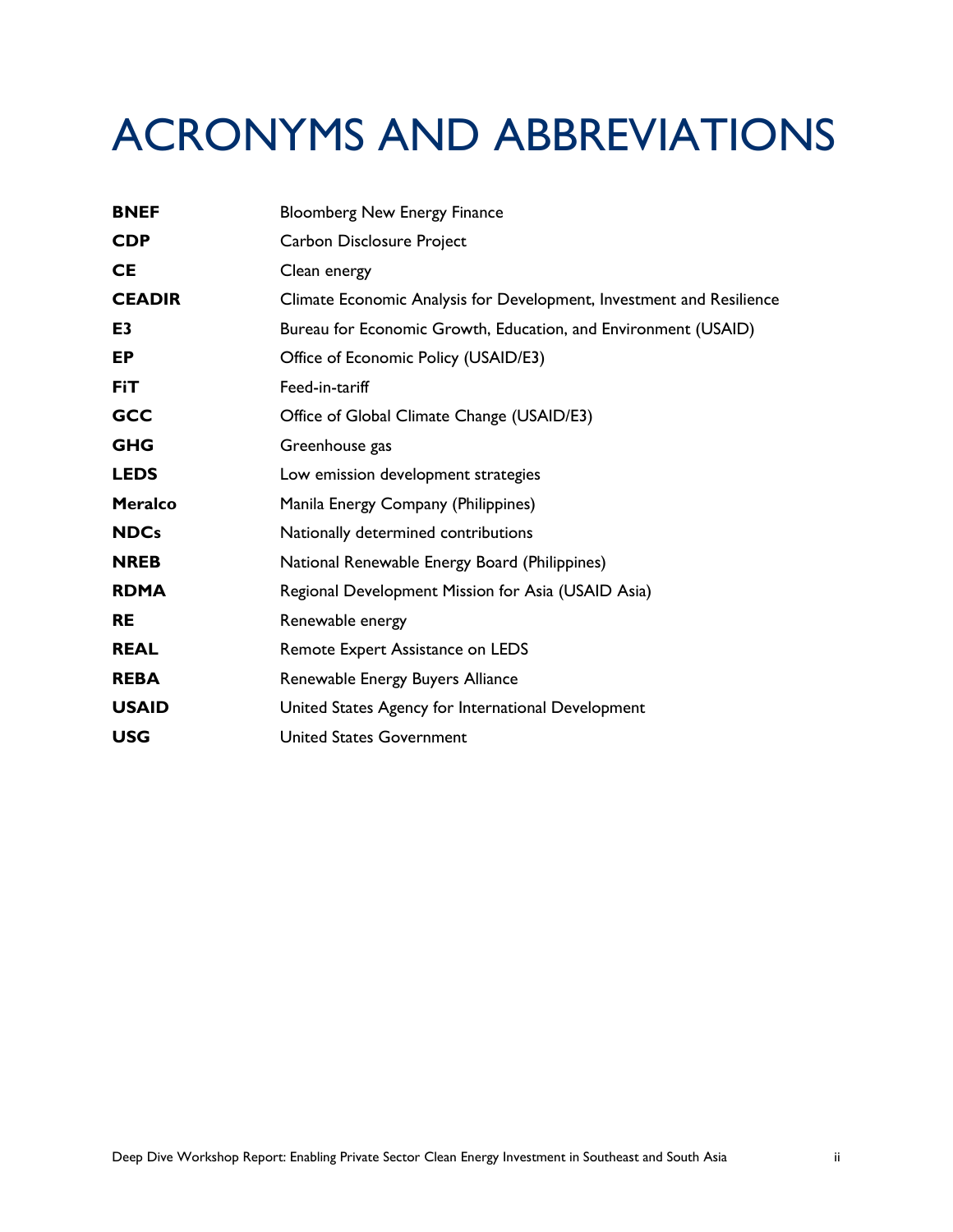## ACKNOWLEDGMENTS

The authors would like to thank the United States Agency for International Development (USAID) staff in the Bureau for Economic Growth, Education and Environment (E3) and the Regional Development Mission for Asia (USAID Asia) for their guidance and support, particularly Dr. Eric Hyman (E3 Office of Economic Policy [EP]); Matthew Ogonowski (E3 Global Climate Change Office [GCC]); and Peter du Pont (Senior Climate Change Advisor, USAID Asia).

CEADIR is grateful to the USAID Asia for hosting the workshop and to USAID/Washington GCC for its financial support. CEADIR also thanks the Asia Low Emission Development Strategies (LEDS) Partnership, Bloomberg New Energy Finance (BNEF), Allotrope Partners, and USAID-funded Clean Power Asia Initiative for co-organizing this workshop and providing valuable input for this workshop report.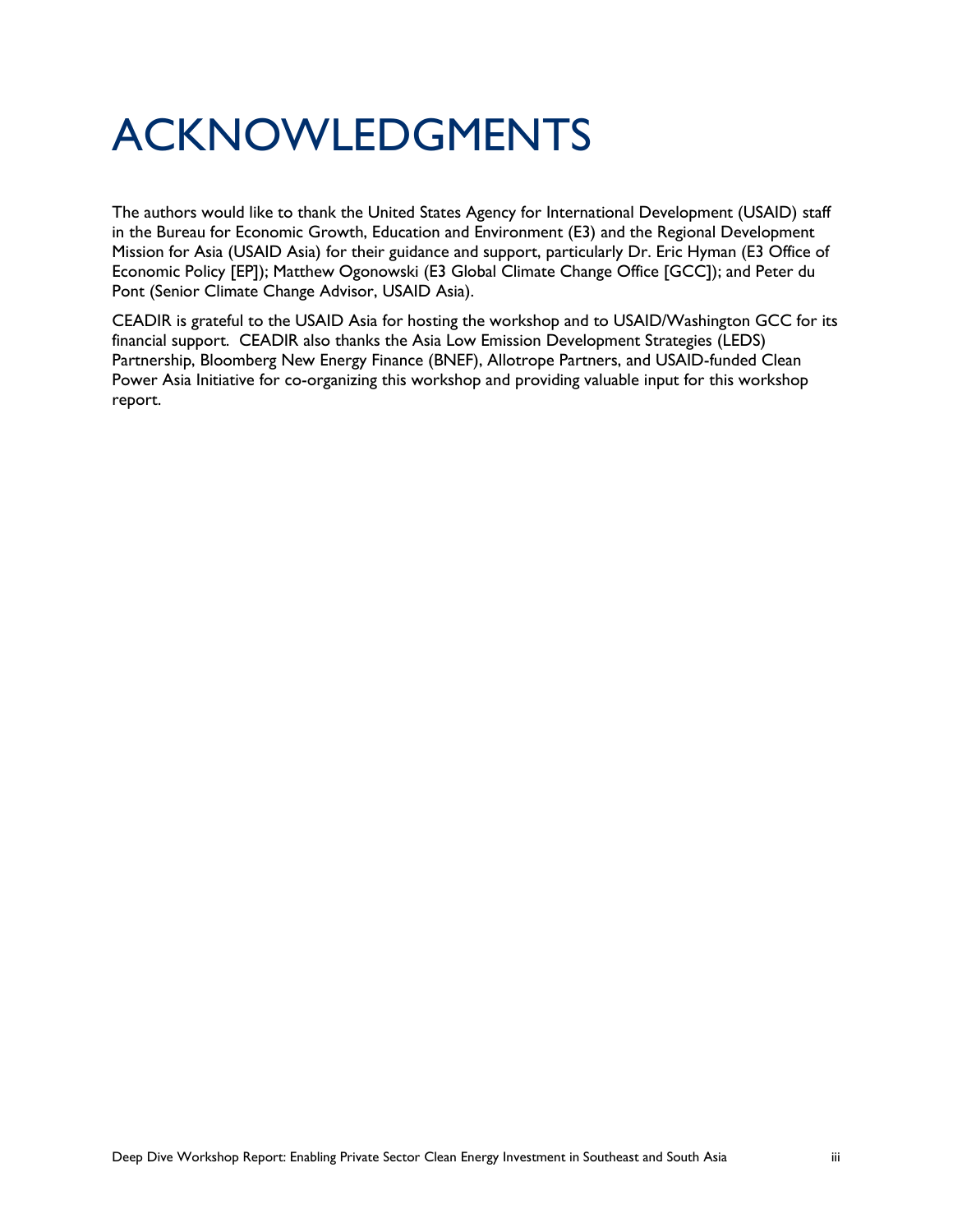## WORKSHOP OVERVIEW

Greenhouse gas (GHG) emissions in Southeast and South Asia accounted for more than 29 percent of total emissions in Asia and more than 15 percent of worldwide emissions in 2013 (World Resources Institute, 2013). <sup>1</sup> Governments in the region are working to achieve national climate change mitigation targets, reduce air pollution, and meet increasing demands for energy. Leading multinational and Asian corporations have embraced the business case for clean energy (CE). RE100 is a global initiative of the Climate Group and the Carbon Disclosure Project (CDP) that was established in 2014. It unites corporations that have made commitments to transition to 100 percent renewable energy (RE) sources of electricity in their worldwide operations. More than 100 companies have joined (Climate Group/CDP, 2017).

Increasing corporate commitments for CE can be a catalyst for broader changes in the energy sector. Electric utilities in the region are increasing their capacity to generate electricity from renewable sources and make the necessary



*USAID looks for key opportunities that have the potential to catalyze change at a large and broad scale. One of these key catalysts is the ambitious commitment being made by leading domestic and multinational corporations in Asia.* 

Peter du Pont, Senior Climate Change Advisor, USAID Asia

complementary investments in the electric grid. Private investors and energy developers are seeking to increase investments in RE and energy efficiency, but still face challenges in obtaining sufficient financing on suitable terms. National and subnational governments are also seeking to scale up CE deployment.

Realization of this potential will require actions by governments, utilities, corporations, project developers, investors, and development partners to enable and facilitate a CE transition. Leadership from governments and utilities is vital to implement policies, incentives, and grid management strategies that enable CE investment at scale, including integrating solar, wind, and other RE sources in the distribution network. Continued commitments from corporations are critical to increase CE deployment. Project developers need to link with investors and financial institutions and governments.

The deep dive workshop on "**Enabling Private Sector Clean Energy Investment in Southeast and South Asia: Recommendations from Corporations and Governments"** was held on June 5, 2017 as a pre-event to the Asia Clean Energy Forum 2017 in Manila, Philippines. The workshop engaged 167 participants from 25 countries. It highlighted recommendations and insights from private sector leaders on regional and country-specific actions that governments can take to accelerate investment in CE solutions in the region. It also showcased strategies and approaches of corporations, governments, utilities, investors, and development partners.

The United States Agency for International Development (USAID) Asia hosted the workshop with financial support from the USAID/Washington Office of Global Climate Change (GCC). Co-hosts included the Asia Low Emission Development Strategies (LEDS) Partnership, Bloomberg New Energy Finance (BNEF), Allotrope Partners, and the USAID-funded Clean Power Asia Initiative. The USAID-

<sup>1</sup>The Southeast Asian countries included in this estimate were Brunei, Cambodia, Indonesia, Laos, Malaysia, Myanmar, the Philippines, Singapore, Thailand, and Vietnam. The South Asian countries included were Afghanistan, Bangladesh, Bhutan, India, Maldives, Nepal, Pakistan, and Sri Lanka.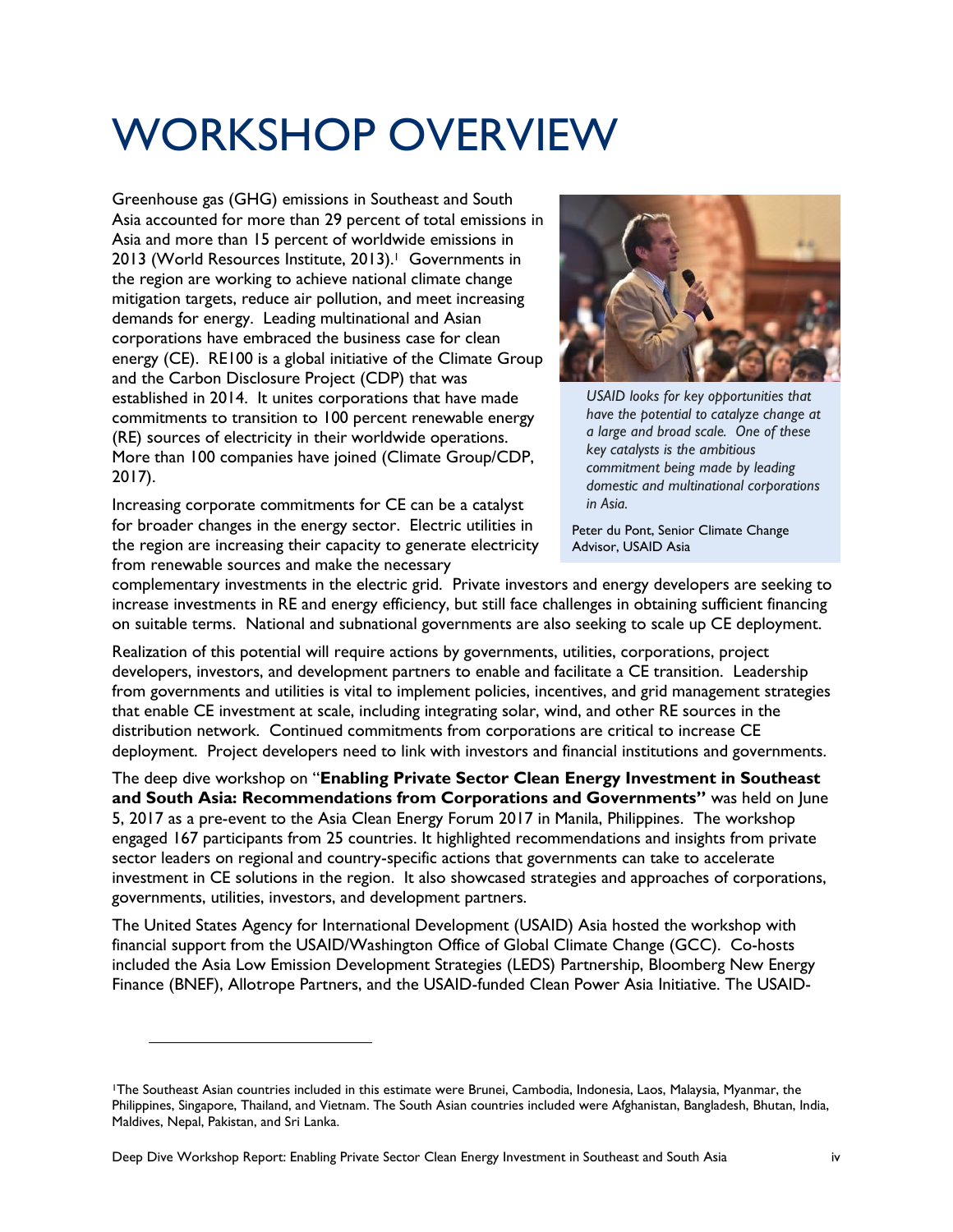funded Climate Economic Analysis for Development, Investment and Resilience (CEADIR) Activity organized the workshop.

The workshop leveraged ongoing activities of USAID in Asia and built on the Agency's CE programs with public and private sector stakeholders, including the Clean Power Asia Initiative, Private Finance Advisory Network for Asia, and central and bilateral CE support from USAID and other U.S. Government (USG) agencies.

The workshop outputs should help USAID and other USG agencies support public and private sector leadership for scaling up CE in the region. The Asia LEDS Partnership has also identified recommendations from the workshop that it will promote in 2017-2018 (Annex C). Progress on these actions will help private companies obtain less expensive and more reliable energy sources that have more favorable impacts on human health and the environment, including helping to achieve national climate change targets.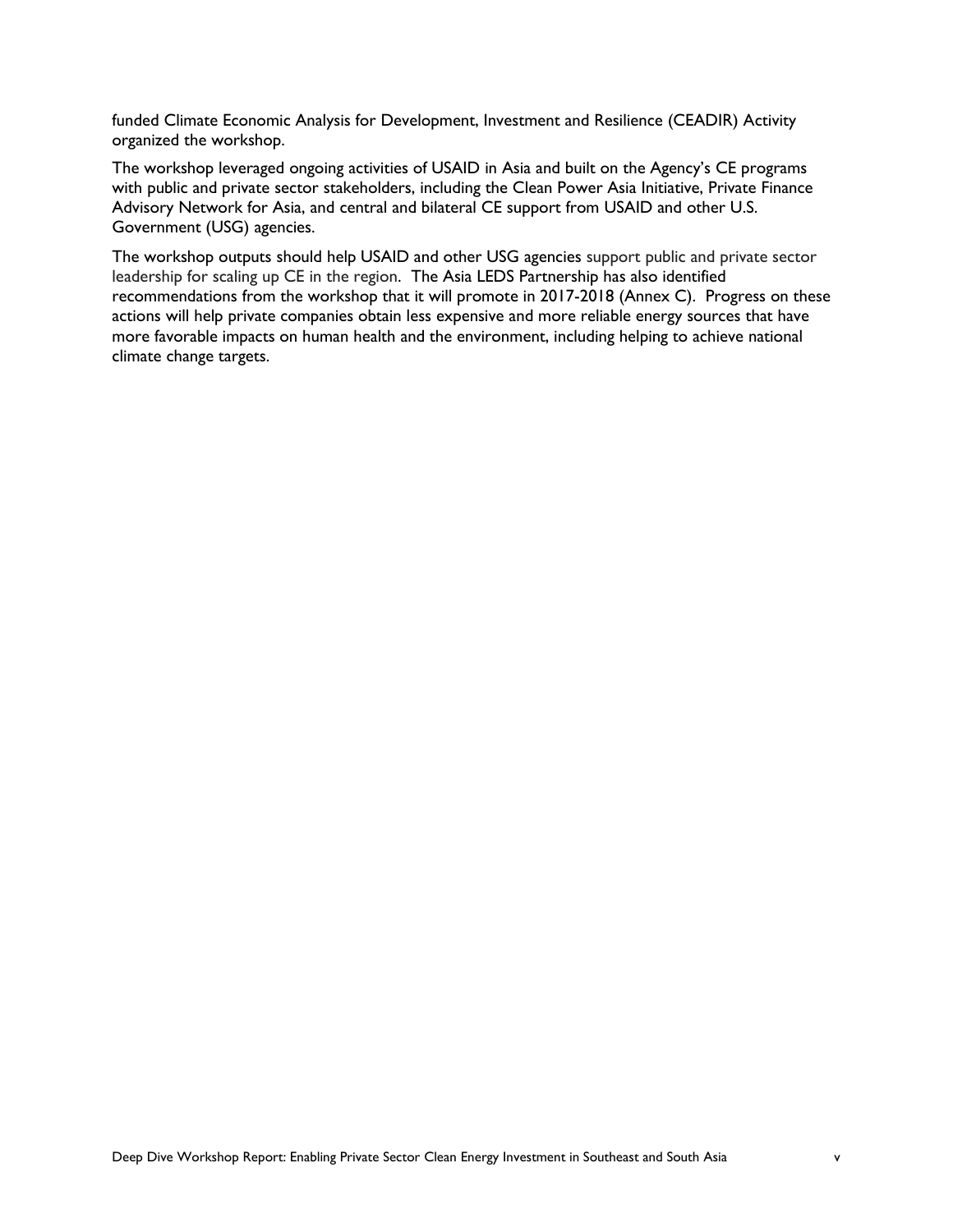# 1. PROCEEDINGS

### **1.1 WELCOME**

Peter du Pont (USAID Asia) welcomed participants and highlighted the ways in which corporations in Asia have embraced the business case for CE and climate action. The growing scale of private sector CE commitments can drive policies and catalyze broader changes to help countries achieve their national climate change targets and economic growth goals. Table 1 provides examples of private sector CE commitments in Southeast and South Asia.

#### <span id="page-8-0"></span>**Table 1: Private Sector Commitments and Actions to Increase Clean Energy Investment**

| AMATA               | <b>AMATA Corporation Public Company Ltd.</b> is a developer of industrial cities in<br>Thailand and Vietnam that works to achieve its business objectives while contributing to<br>sustainable societal development. The company seeks to ensure the sustainability of its<br>energy, water, and other natural resource use.                                                                                              |
|---------------------|---------------------------------------------------------------------------------------------------------------------------------------------------------------------------------------------------------------------------------------------------------------------------------------------------------------------------------------------------------------------------------------------------------------------------|
| <b>Mahindra</b>     | <b>Mahindra &amp; Mahindra</b> , the world's largest tractor manufacturer, is based in India. The<br>company has established internal incentives to increase RE and energy efficiency<br>investments. It is applying the metric of GHG emissions divided by the payback period to<br>rank potential projects                                                                                                              |
| <b>VBF</b> BUSINESS | The <b>Vietnam Business Forum</b> is an association of domestic and multinational<br>companies in Vietnam. In October 2016, its "Made in Vietnam Energy Plan" recommended<br>policy and regulatory changes to scale up private CE investment.                                                                                                                                                                             |
| <b>RE</b>           | RE 100 is a global initiative of the Climate Group and the CDP that was established in<br>2014 and now includes more than 100 companies that have committed to transitioning to<br>electricity from 100 percent RE sources in their worldwide operations, whether sourced<br>from the market or self-produced.                                                                                                            |
|                     | The Renewable Energy Buyers Alliance (REBA) is an initiative of four not-for profit<br>organizations: the Rocky Mountain Institute, World Resources Institute, Business for<br>Social Responsibility, and World Wildlife Fund. REBA identifies and works to resolve<br>barriers to CE use by corporations. It developed principles to inform utilities and other<br>energy suppliers about corporate RE purchasing goals. |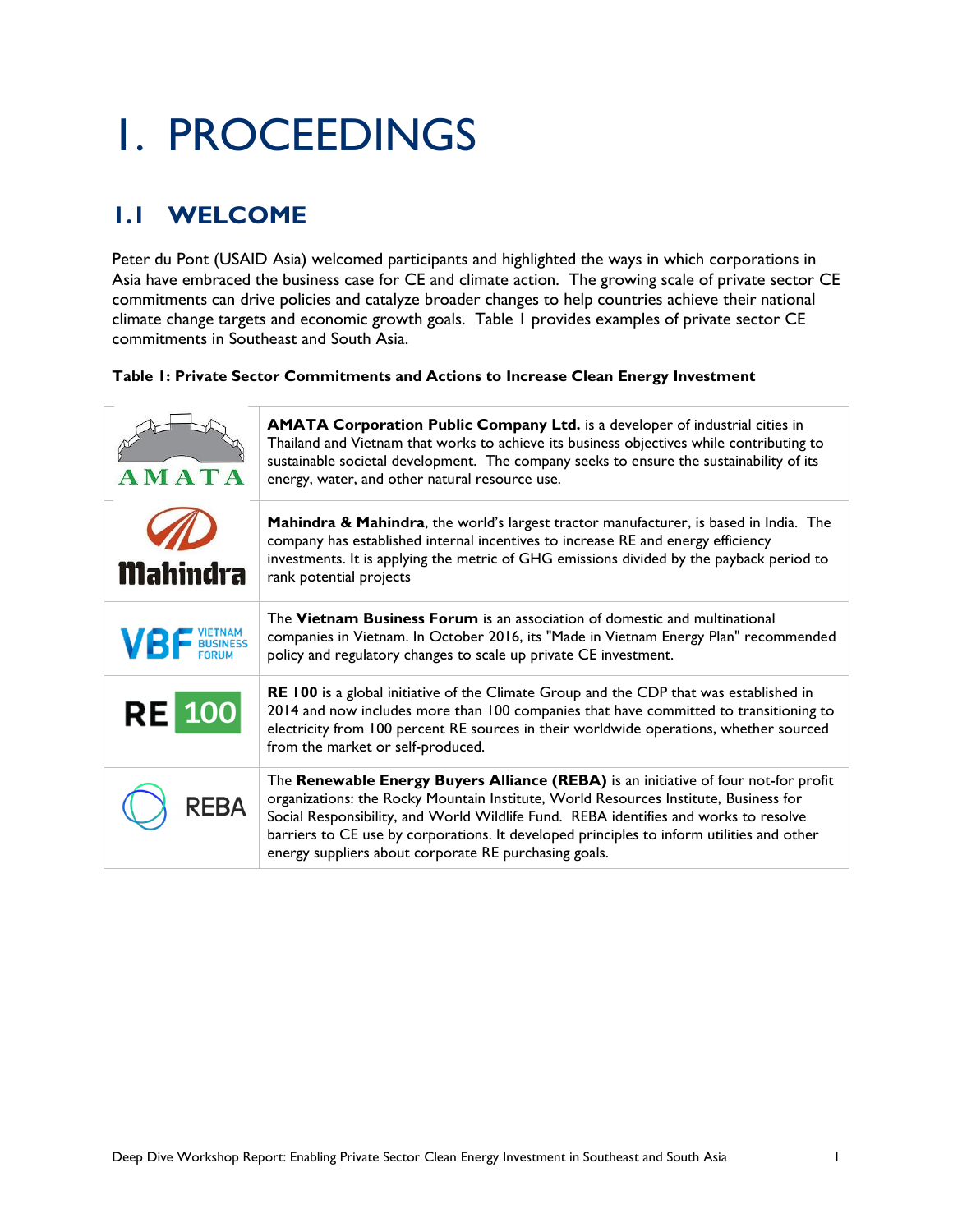### **1.2 PRIVATE SECTOR RECOMMENDATIONS TO ACCELERATE CLEAN ENERGY INVESTMENT IN ASIA**

Mikell O'Mealy (CEADIR) noted that the key to accelerating private sector investment in CE is improving the enabling environment in each country. Regional peer sharing and learning by corporations and government officials is valuable in exchanging perspectives, strengthening coalitions, and reinforcing the urgency of actions to help achieve corporate and national CE targets.

Private sector leaders identified priorities for government action to increase CE investment and development at an earlier regional workshop —"*Enabling Private Sector Clean Energy Investment in Southeast and South Asia"*— in Bangkok on March 27-28, 2017. A total of 87 participants from Asian and transnational corporations; the governments of India, Indonesia, the Philippines, Vietnam, and the United States; and donors and other development partners attended the earlier workshop. The private sector participants provided recommendations on improving the policy and regulatory environment, strengthening CE finance, and increasing governmental capacity and public-private collaborations (Table 2).



*Private sector leaders have identified a number of key recommendations to accelerate clean energy investment in Southeast and South Asia. Some recommendations are easier to achieve than others – but all will benefit from greater public-private sector coordination and collaboration.*

Mikell O'Mealy, Activity Manager, CEADIR

| <b>Improve the Policy and</b>                                                                                                                                                                                                                                                                                                                                                                                                                                                                                | <b>Strengthen the Financing</b>                                                                                                                                              | <b>Enhance Government Capacity</b>                                                                                                                                                                                                                                                                                                                                                 |
|--------------------------------------------------------------------------------------------------------------------------------------------------------------------------------------------------------------------------------------------------------------------------------------------------------------------------------------------------------------------------------------------------------------------------------------------------------------------------------------------------------------|------------------------------------------------------------------------------------------------------------------------------------------------------------------------------|------------------------------------------------------------------------------------------------------------------------------------------------------------------------------------------------------------------------------------------------------------------------------------------------------------------------------------------------------------------------------------|
| <b>Regulatory Environment</b>                                                                                                                                                                                                                                                                                                                                                                                                                                                                                | <b>Environment</b>                                                                                                                                                           | and Public-Private Collaboration                                                                                                                                                                                                                                                                                                                                                   |
| Review and revise existing<br>$\bullet$<br>policies and regulations that<br>conflict with RE development<br>goals or create market<br>uncertainties.<br>Institute new policies and<br>incentives that provide clear<br>direction and support the<br>business case for RE investment.<br>• Prepare short- and medium-term<br>actionable plans that build toward<br>clear long-term RE targets.<br>Improve electricity price<br>forecasting and allow cost-<br>reflective tariffs that make RE<br>competitive. | • Develop the capacity of<br>domestic commercial banks<br>to increase CE lending and<br>obtain additional capital.<br>Help domestic CE project<br>developers access finance. | Improve public sector capacity at<br>$\bullet$<br>the national and subnational levels<br>to support RE markets.<br>Increase government engagement<br>$\bullet$<br>with various private sector<br>stakeholders to understand their<br>needs and priorities.<br>Collaborate with the private sector<br>$\bullet$<br>on strategic pilot or demonstration<br>investments where needed. |

#### <span id="page-9-0"></span>**Table 2: How Governments Can Help Increase Private Sector Clean Energy Investment**

The private sector participants also specified country-level measures to reduce policy, market, and financing barriers to scaling up CE investment. Table 3**Error! Reference source not found.** summarizes country recommendations for India, Indonesia, the Philippines, and Vietnam.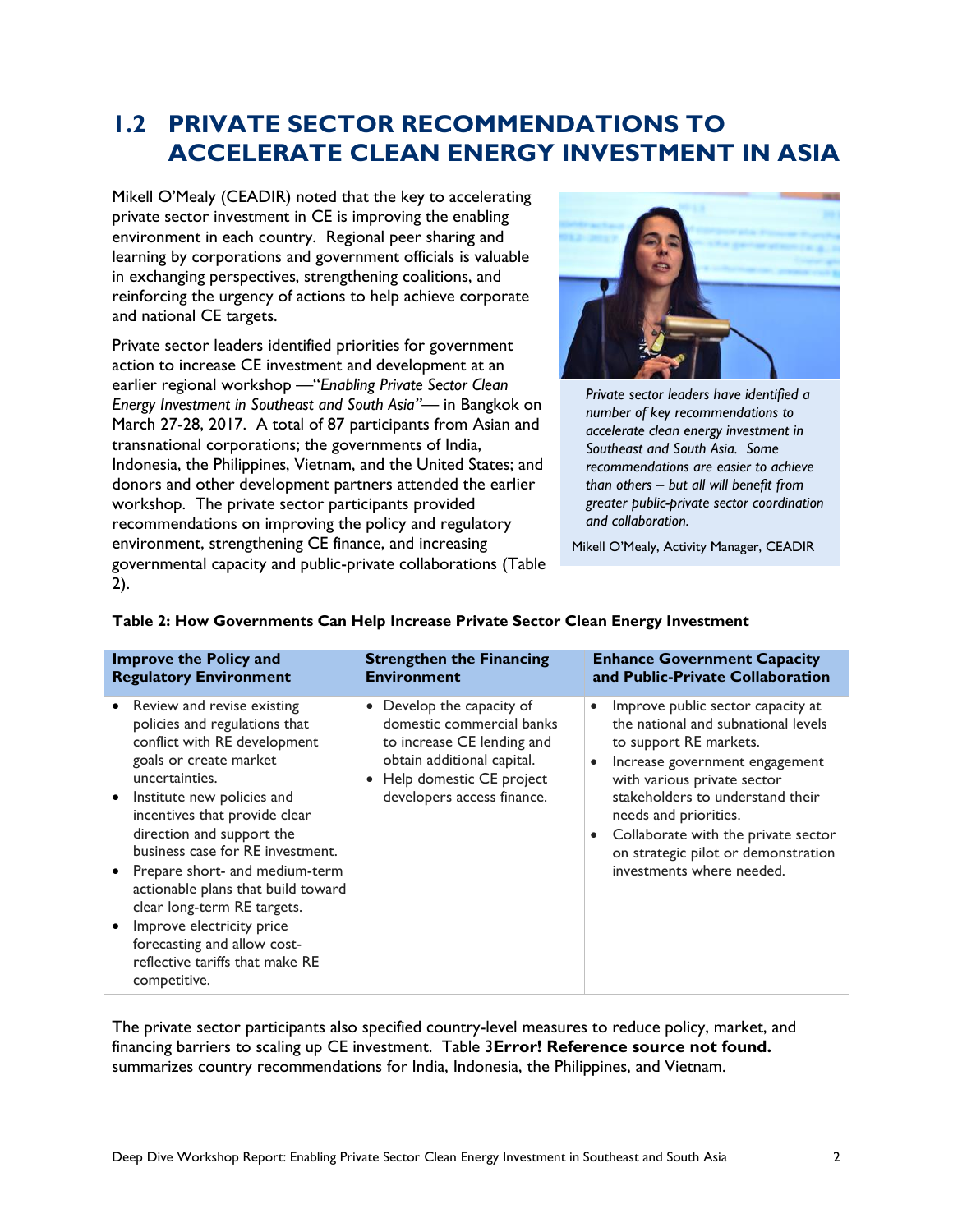#### <span id="page-10-0"></span>**Table 3: Country-Specific Actions to Reduce Barriers to Increasing Private Clean Energy Investment**

#### **India**

- Compile good practices on how to design policy incentives (especially feed-in-tariffs) with sunset clauses to provide certainty and reduce gaming of the system; engage five to six states in implementing these guidelines
- Create win-win models to help utilities offer RE, such as instituting green tariffs and rationalizing subsidy surcharges to the utility and customer for RE
- Enforce penalties for noncompliance with RE purchase requirements
- Make RE a priority lending sector, beyond electric power
- Raise the floor price for RE contracts to ensure bankability and help attract finance
- Mandate RE procurement for new buildings, in order to receive building operating licenses

#### **Indonesia**

- Establish a buyers' alliance of domestic and international RE purchasers and developers to provide input on the Ministry of Energy and Mineral Resources' policies and regulations
- Relax restrictions on private investment and foreign ownership of RE investments
- Support investments in RE demonstration at the state level, especially for solar energy
- Work with the private sector to initiate new business models at the national level, especially for solar energy
- Bundle small investments to access international funds
- Create an agency to provide loan guarantees for RE investments
- Provide technical assistance to banks and financial institutions on screening RE loan applications
- Work with international companies and international finance institutions to increase the capacity of domestic developers to prepare high-quality technical and finance documents

#### **Philippines**

- Finalize and implement the draft renewable portfolio standards
- Ensure clear policies on ownership and attribution of RE assets in contracts (i.e., who can claim the benefit of 1 MWh of RE generation) and clarify these rules for retail energy suppliers and offtakers
- Institute net metering for installations larger than the current 100 kW cap
- Launch a national information and education campaign on renewable energy certificates
- Increase the ease of doing business via an electronic one-stop-shop for CE permits
- Facilitate access to early-stage project preparation finance to address capital gaps for small CE developers
- Explore green tariffs for private consumers

#### **Vietnam**

- Provide detailed information on the Power Sector Reform Roadmap and projected tariffs by year
- Review the Electricity Law and move away from a strict single offtaker purchaser model, where Vietnam Electricity is the single offtaker
- Provide better estimates of future electricity prices
- Develop renewable portfolio standards
- Develop and pilot a bankable direct power purchase agreement (i.e., an agreement between a RE generator and an end user in which RE-based power produced is physically delivered to power the buyer's operations)
- Encourage corporations to make RE purchase commitments
- Increase the capacity of the domestic banking sector to engage in CE lending
- Create foreign direct investment opportunities that can attract large companies
- Improve public-private sector dialogue and ensure meaningful engagement
- Increase the capacity of government authorities in competitive energy procurements
- Promote peer learning and state-to-state exchanges on good practices to increase CE investment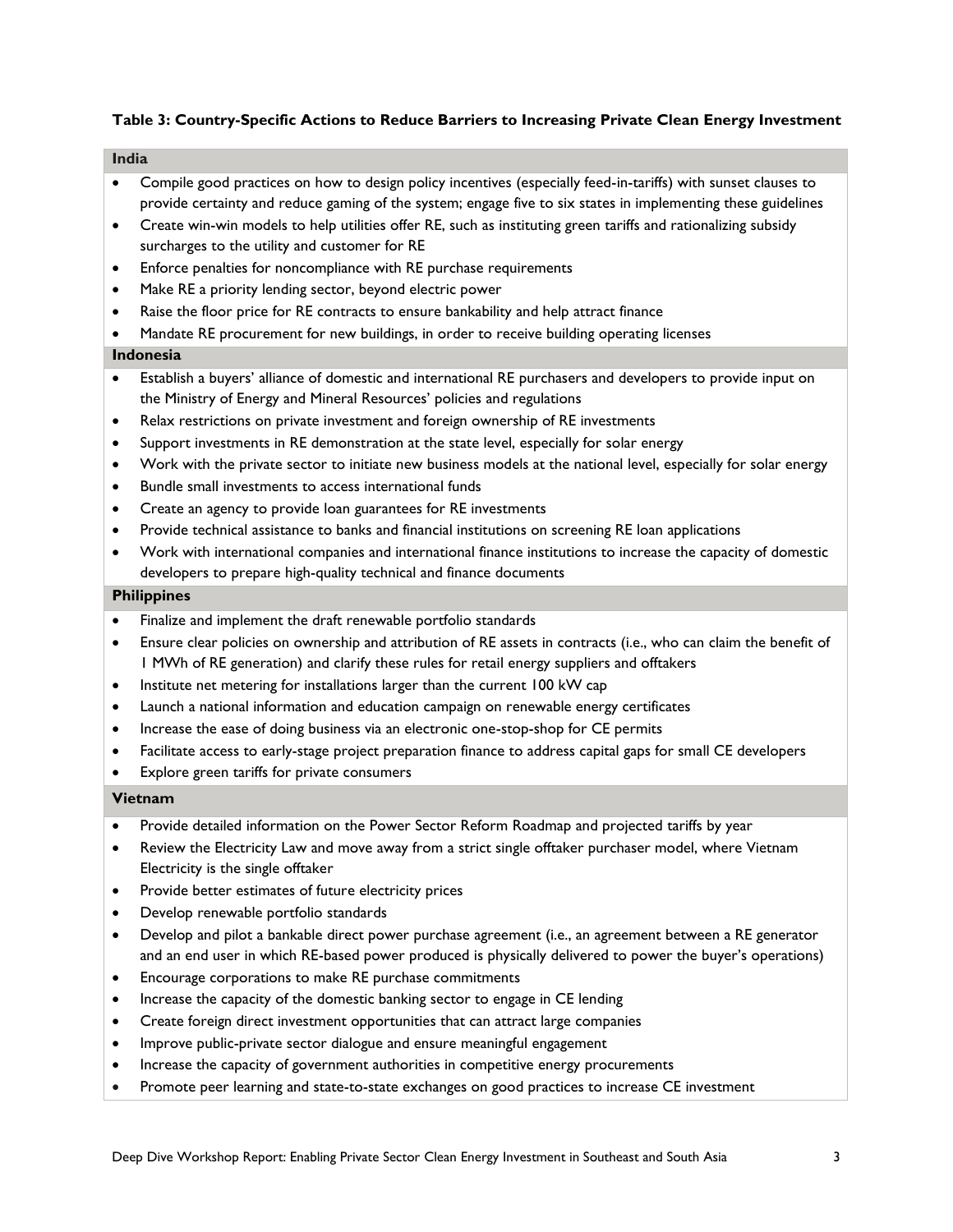### **1.3 MARKET TRENDS AND INSIGHTS FOR INVESTORS, PROJECT DEVELOPERS, AND GOVERNMENTS**

Ali Izadi (BNEF) emphasized that Asia is an important driving force in the global CE transition.

*Asia's clean energy market is growing.* Nearly 50 percent of global CE investment in 2016 was in Asia (Izadi, 2017). BNEF projected that Asia will continue to comprise half of global CE investment through 2040 because of declining costs (especially for photovoltaic and wind power), and favorable policy and regulatory environments and financing opportunities. Asia was also the world's largest supplier of CE equipment, led by China, but also including South Korea, Japan, and Southeast Asia. Equipment manufacturing and sales and installation has generated new jobs and other employment opportunities.

*Lowering the cost of financing remains important.* BNEF found that three-quarters of RE projects in Southeast Asia were financed with commercial loans, often at relatively high interest rates. However, some domestic banks have had limited experience in CE lending and might be more willing to increase this lending after receiving technical assistance. Green bonds have been used to finance large amounts of RE



*The perception that economic growth must be compromised to reduce greenhouse gas emissions is false. BNEF has data – actual, historical data – that show that economic growth does not need to be sacrificed to reduce greenhouse gas emissions.*

Ali Izadi, Head of Japan and Korea, Bloomberg New Energy Finance

development in China, India, and other large markets. Institutional investors, such as insurance companies and pension funds, are key buyers of green bonds. Institutional investors are often willing to accept lower yields on a portfolio with relatively low risk. There are substantial opportunities for governments, municipalities, and corporations to use green bonds to reduce finance costs and expand the scale of renewable energy.

*Regulatory choices affect clean energy costs for consumers.* The costs of wind and photovoltaic power have declined sharply and are expected to continue to decline. In many cases, the production costs are already lower than nonrenewable sources, but poorly designed regulations can make CE more costly. For example, feed-in-tariffs (FiTs) that provide premium prices for electricity from RE sources may increase rates for users and can be costly for governments to administer. Brazil, India, Mexico, Peru, and other countries have adopted reverse auctions as an alternative to FiTs to increase renewable electric power production at a lower cost by stimulating competition in procurement. Reverse auctions can help reduce costs for electricity users as well.

*Renewable energy can help achieve climate change mitigation targets.* BNEF projected that \$11.4 trillion will be invested in electric power production and distribution between 2016 and 2040. BNEF estimated that about \$9.2 trillion of the \$11.4 trillion will be invested in zero-carbon technologies. However, \$14.6 trillion of investment in zero-carbon technologies may be needed to reach the Paris Agreement target of limiting the global temperature increase this century to less than 2 degrees Celsius above pre-industrial levels, leaving a \$5.4 trillion investment gap (Henbest et al., 2017). Although this investment gap is a large amount, it is not that high compared to the combined portfolio of global institutional investors. Mobilizing this additional RE investment quickly is critical to enable a transition from coal in India, China, and Southeast Asia.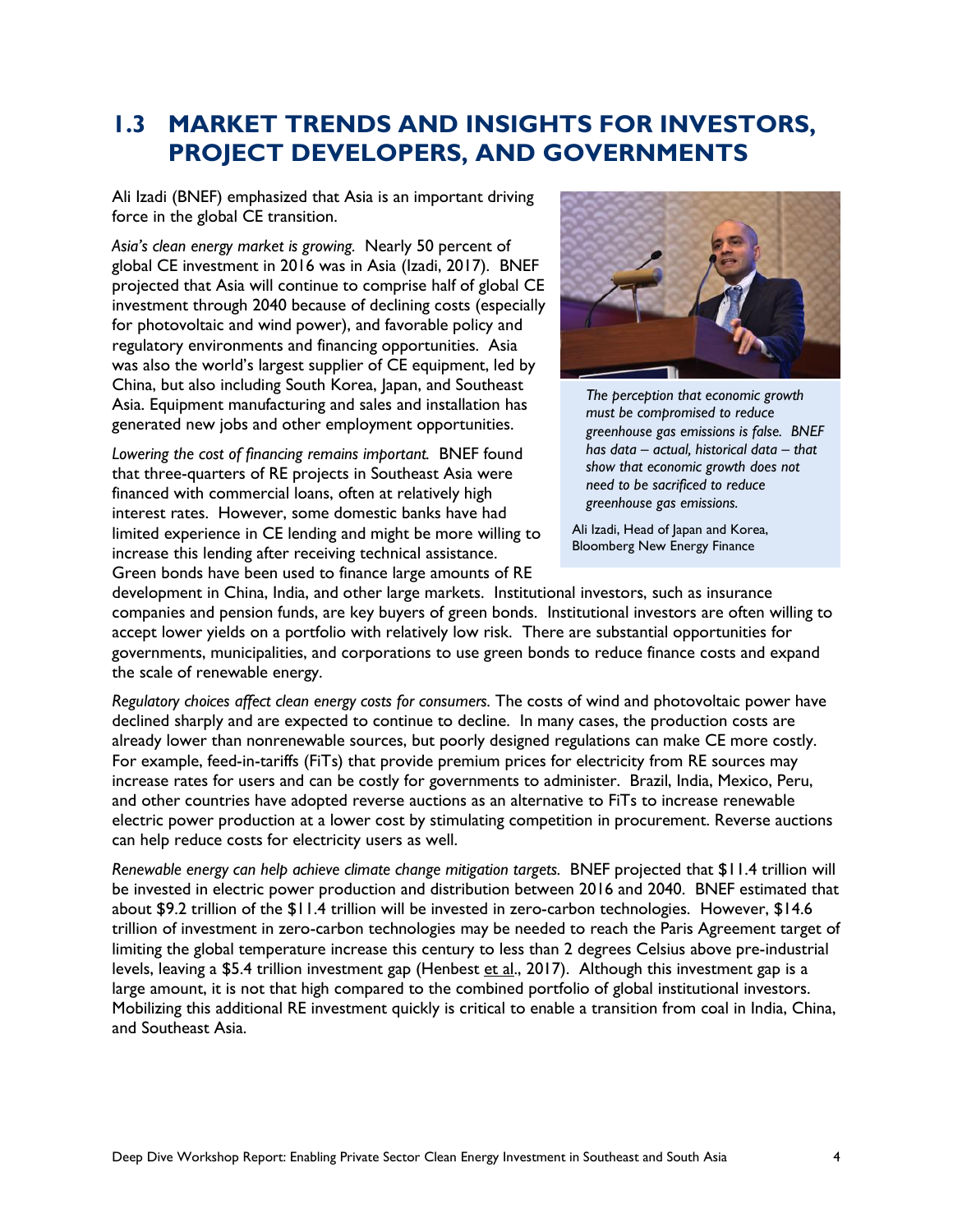### **1.4 NEEDS AND OPPORTUNITIES FOR GRID-CONNECTED PHOTOVOLTAIC AND WIND IN ASIA**

Boonrod Yaowapruek (USAID-funded Clean Power Asia Initiative) discussed regional opportunities for grid-connected photovoltaic and wind power.

*Investments flow to markets with favorable policy and regulatory environments.* In Asia, solar and wind markets fall into three classifications:

- Limited markets with a weak regulatory framework for private sector investment;
- Quota-based markets, with limitations affecting gridconnected photovoltaic and wind power, project bankability, and access to finance; and
- Relatively open markets with some challenges in access to CE finance.

Many Southeast and South Asian countries have had limited markets or quota-based markets for renewable electric power. However, the regulatory environment and incentives are favorable for wind power in the Philippines, Thailand, and Vietnam, and for photovoltaic electricity in Thailand. These



*One of the most cost-effective ways to improve the risk-reward profile for private sector clean energy projects is to reduce the perceived risk of investments. This can effectively lower investors' expected risk-adjusted returns and make clean energy projects more bankable.*

Boonrod Yaowapruek, Investment Mobilization Lead, USAID-funded Clean Power Asia

countries have benefited from substantial increases in private investment over the last decade. As RE investment accelerates, it is important for governments to avoid setting limits on the total amount of RE capacity that can be developed, which may inhibit the deployment of cost-competitive renewable energy.

*Governments can take actions to improve the risk-reward profile for private investors in the immediate term.* More than 95 percent of investment in RE comes from the private sector, and various sources have different expectations for risk and returns. Three policy options to attract more private investments are (1) price premium policies to increase investment revenues (such as FiTs), (2) structured finance to reduce project costs, and (3) risk mitigation instruments to reduce investment risks. Price premium policies are often the most costly of these options for governments. Measures to reduce actual and perceived investment risks are often the most cost effective for governments.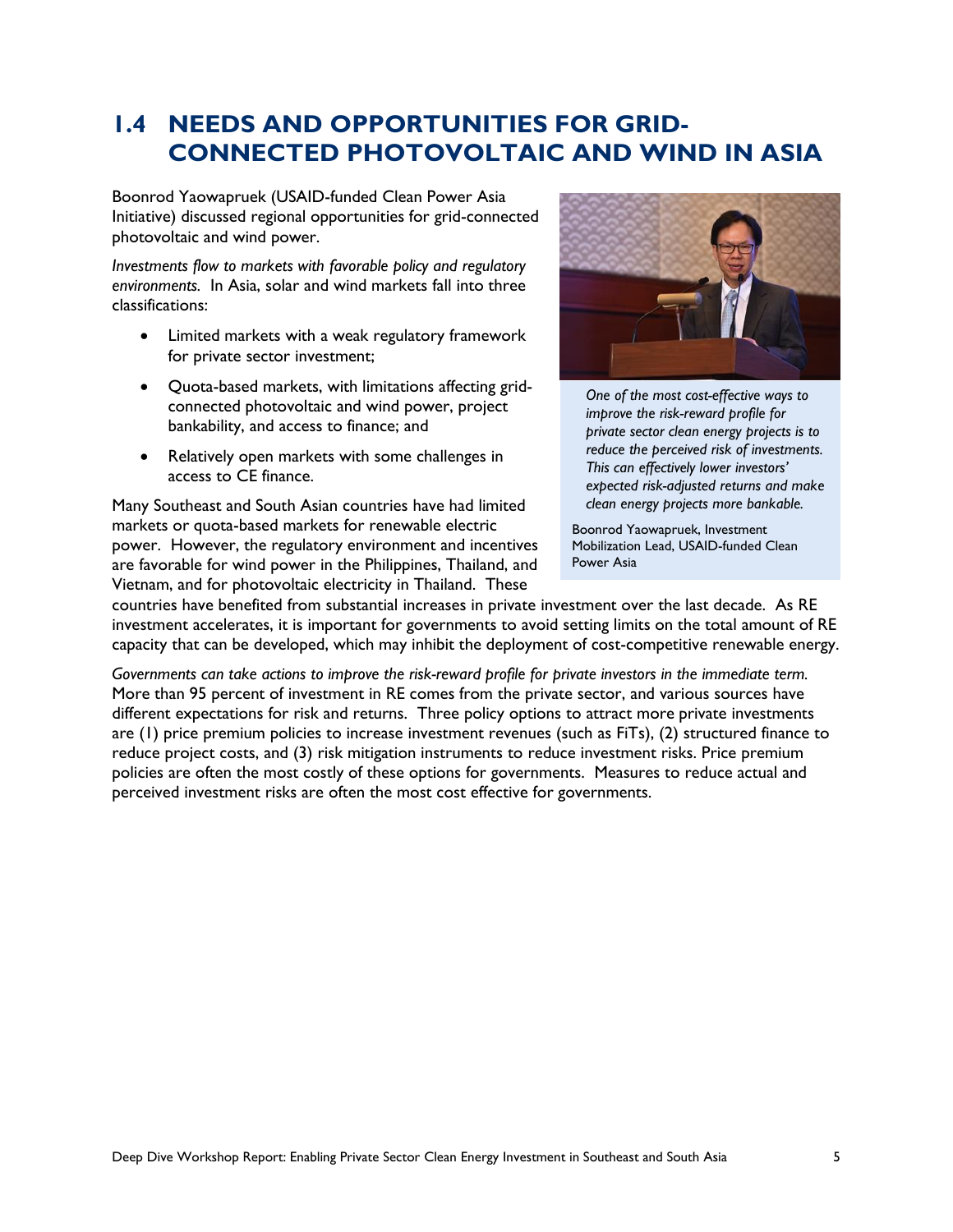### **1.5 PUBLIC-PRIVATE SECTOR COLLABORATION TO ACCELERATE CLEAN ENERGY INVESTMENT IN THE PHILIPPINES**

Government, corporations, utilities, and project developers in the Philippines discussed their commitments, strategies, and lessons learned from promoting a CE transition in the country.

*Government.* Atty. Jose M. Layug Jr. (National Renewable Energy Board [NREB]) highlighted actions that the NREB was taking in 2017. These actions included renewable portfolio standard rules, RE market and green energy option rules for utilities, RE trust fund rules, one-stop-shop rules, and improved net metering rules. NREB planned to be inclusive in drafting and monitoring rules to ensure that implementation helps businesses and investors, rather than creating a heavy burden and increasing costs. NREB is coordinating with other



Panelists respond to questions from participants on the experiences and lessons learned in the Philippines.

national and local government agencies to remove redundancies, advance crosscutting issues, and make it easier for the private sector to conduct business.

*Corporations.* Anna Maria Gonzales (Ayala Land, Inc.) reported that the company has tracked its GHG emissions since 2009. Ayala Land has carried out various energy efficiency measures and achieved substantial energy savings, but the savings plateaued in 2016. Without additional actions, the company projected that the direct and indirect GHG emissions (scope 1 and 2) for its commercial properties would double by 2020. <sup>2</sup> In early 2017, Ayala Land announced a more aggressive plan aimed at reaching carbon neutrality by 2022 (Ayala Land Inc., 2017). To meet this target, the company has been adopting passive cooling design, energy efficiency, RE sourcing, and carbon offsets through forest regeneration and protection projects. Most of its future GHG reductions are expected to come from RE power purchase agreements for commercial properties.

*Utilities.* Anna Maria A. Reodica (Manila Energy Company [Meralco]) highlighted the company's progress and plans to increase integration of variable RE into the electric grid. Only 11 of the 67 utilities in the Philippines were ready to implement grid interconnection of RE resources. Reodica noted the importance of pilots for new interconnection strategies in advance of full implementation to help ensure a successful roll-out to customers. Meralco was continuing to improve its processes and systems to accommodate projected RE development. Meralco partnered with the Association of Municipal Engineers and local government units to increase its readiness to serve the evolving consumer demand.

*Project developers.* Salvador Antonio Castro Jr. (CleanTech Global Renewables, Inc.) described opportunities and challenges for CE developers in the Philippines and new off-grid and on-grid business opportunities. Key challenges to be addressed include

- Making it easier to obtain RE permits;
- Strengthening technical standards and infrastructure for RE grid interconnection, especially on and between small islands;
- Accelerating the pace of policy implementation;

<sup>&</sup>lt;sup>2</sup> Direct GHG emissions (scope 1), refer to releases from sources owned or controlled by a reporting entity. Indirect GHG emissions (scope 2) are associated with consumption of purchased electricity, heat, or steam by the reporting entity, but occur at sources owned or controlled by another entity.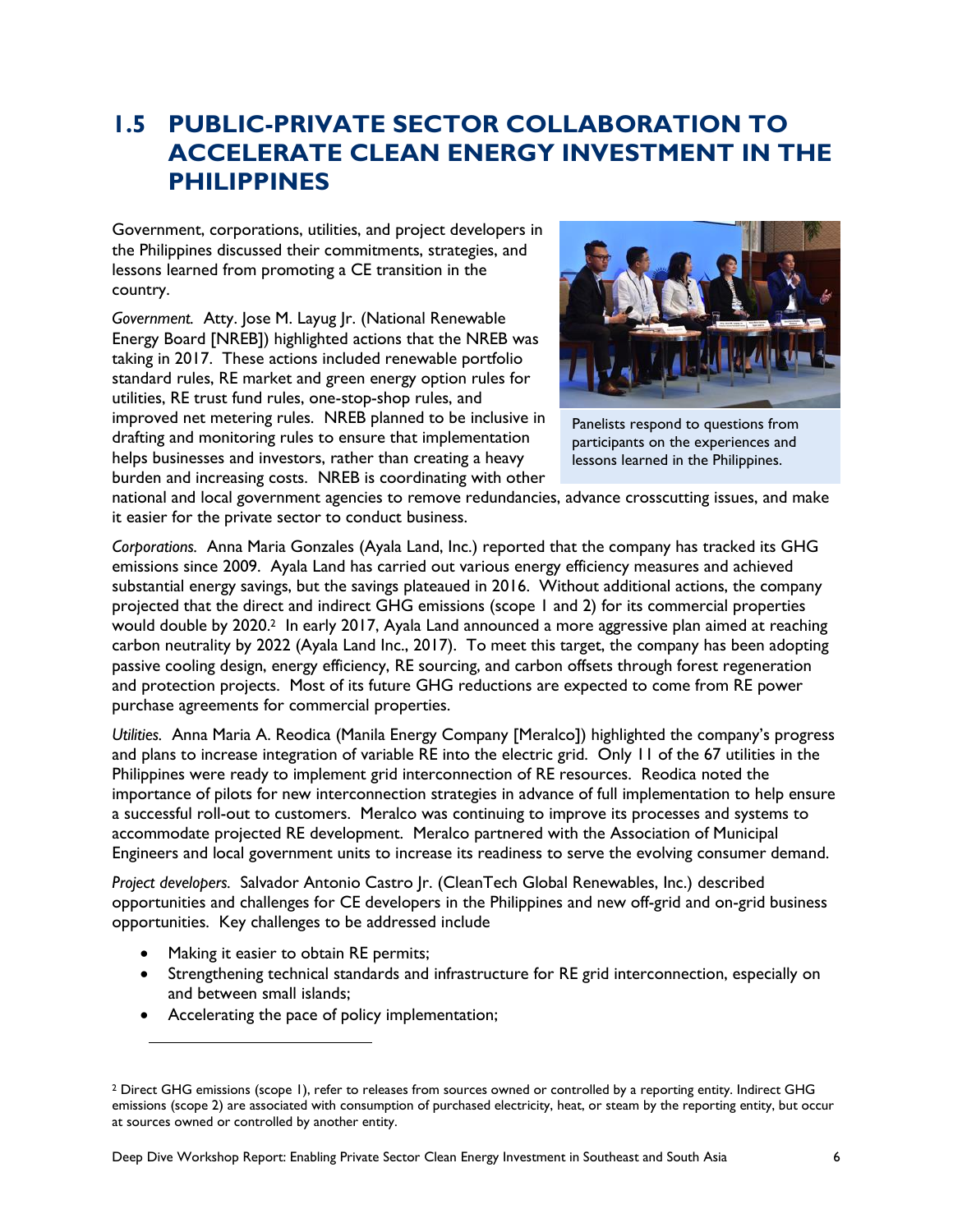- Eliminating payment delays on FITs;
- Improving regulatory certainty for developers and investors; and
- Moving from balance sheet financing to project financing.

There are also opportunities to expand public information campaigns to educate users on their potential cost savings and health and environmental benefits from RE and energy efficiency. User-specific information could be provided in electricity bills.

#### <span id="page-14-0"></span>**Table 4: Perspectives on Enabling a Clean Energy Transition in the Philippines**

#### **Government**

*We have strong political will from the President and Secretary of Energy. They are serious and their direction is clear – moving forward, government will make sure that permits are facilitated. Come to us with problems. We will help you develop renewable energy based power plants and projects.*

Atty. Jose M. Layug Jr., Chair Person, NREB

#### **Corporations**

*Not all corporate owned or managed properties can physically accommodate on-site renewable energy generation. Therefore, availability and viability of other mechanisms – such as renewable energy power purchase agreements – are key to helping businesses such as Ayala Land to meet clean energy and sustainability targets.*

Anna Maria Gonzales, Sustainability Head, Ayala Land, Inc.

#### **Utilities**

*Up-skilling of our human resources – from engineers to the guards that greet customers at a facility entrance – is key to enabling utilities to lead in the clean energy transition. We also need a new business model for distribution utilities. Current regulations were designed for single-flow power; utilities now need regulations to accommodate two-way flow, updated infrastructure, and new tools to monitor and control two-way flow efficiently.*

Anna Maria A. Reodica, Renewables Program Manager and Specialist, Meralco

#### **Project Developers**

*A known and stable regulatory framework is essential. We all want to know the rules of the game before joining. If the rules are set for ten to twenty years, that is ideal. Consistent enforcement of these rules (such as Feed-in-Tariff mechanisms) is vital. Also, a gap remains in access to development capital (for pre-development expenses to bring projects to shovel-ready status), and project finance. Improving access to finance within Asia or globally will accelerate the transformation.*

Salvador Antonio Castro Jr., President and CEO, CleanTech Global Renewables, Inc.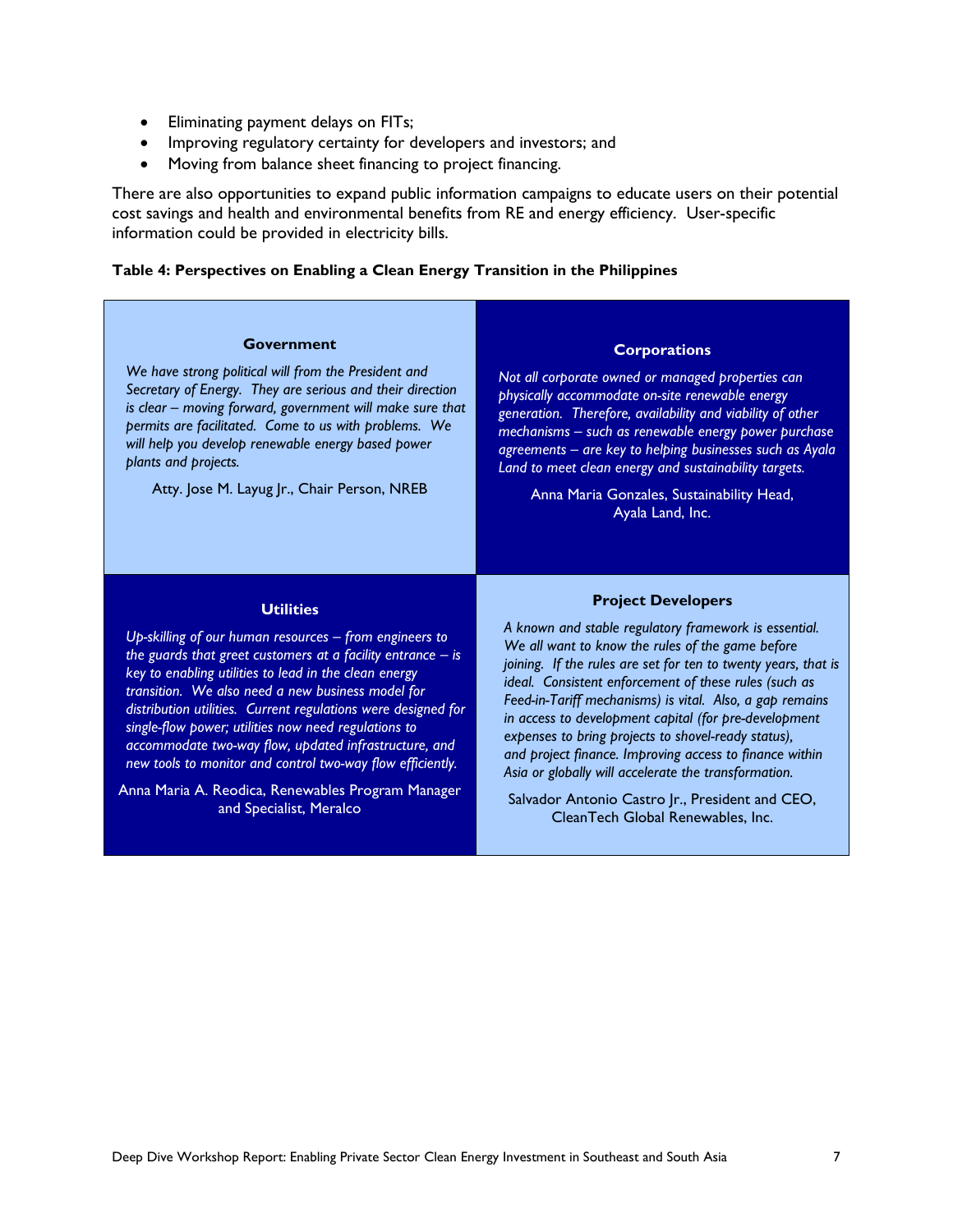# 2. PARTICIPANT VIEWS ON PRIORITY ACTIONS

The participants identified priority actions for the policy and regulatory environment, finance, publicprivate sector collaboration, and markets in Southeast and South Asia in an interactive voting exercise.

#### **Questions 1: What do you view as the top priority action needed to improve the policy and regulatory environment?**

(38 responses)



#### **Question 2: What do you view as the top priority action needed to strengthen the finance environment?**

(74 responses)

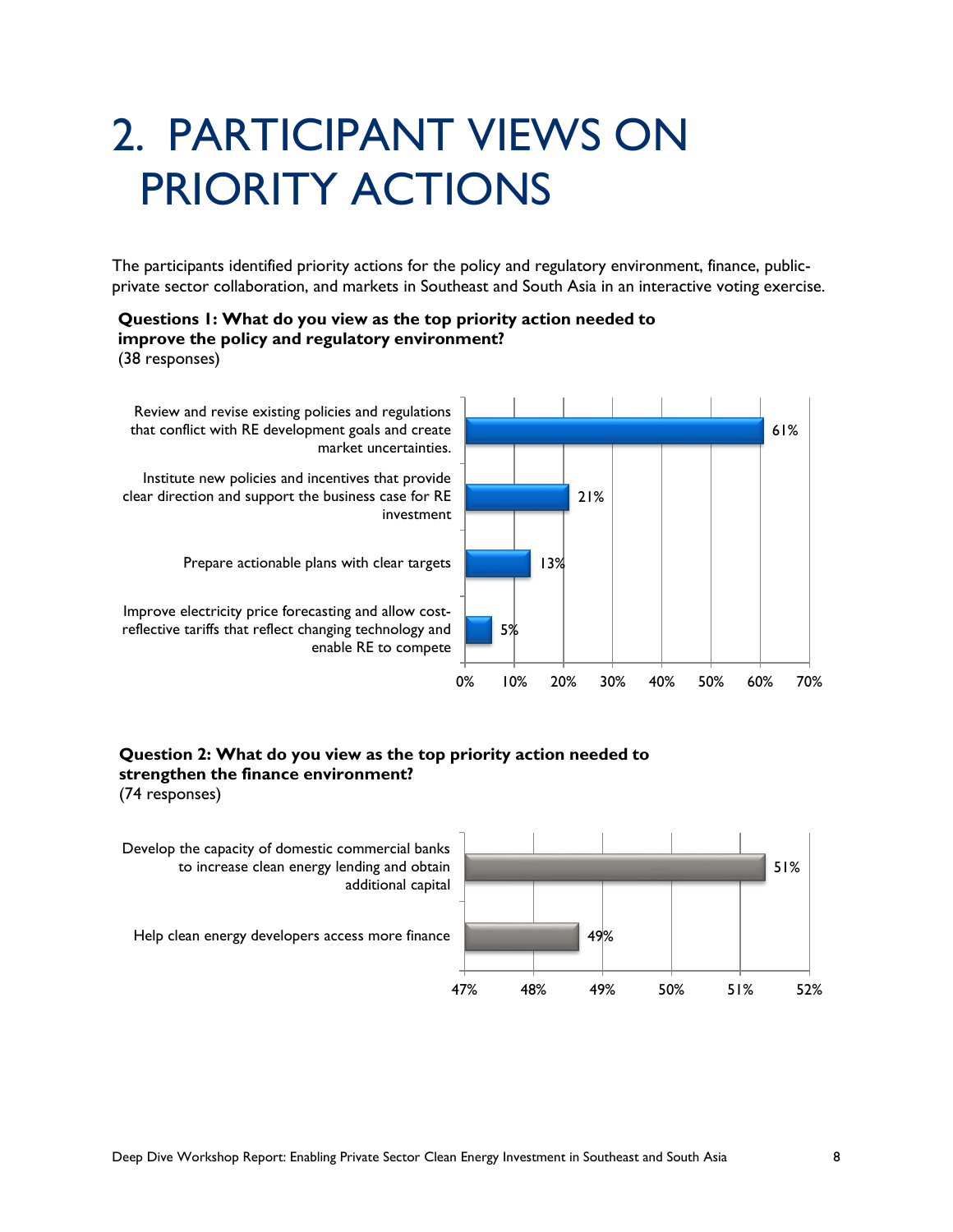#### **Question 3: What do you view as the top priority action needed to increase government capacity and public-priate sector collaboration?** (79 responses)



#### **Question 4: What do you view as the top priority action needed in more regulated markets (including Cambodia, Indonesia, Myanmar, Vietnam)?**

(73 responses)

Support governments in improving the regulatory environment for corporations to openly source electricity and do self-generation with RE

Strengthening domestic financial institutions to increase technical understanding of RE technologies, business models, and risk

Peer learning among utilities to share good practices for shifting toward a greater adoption of RE

Support domestic RE project developers in accessing more international finance

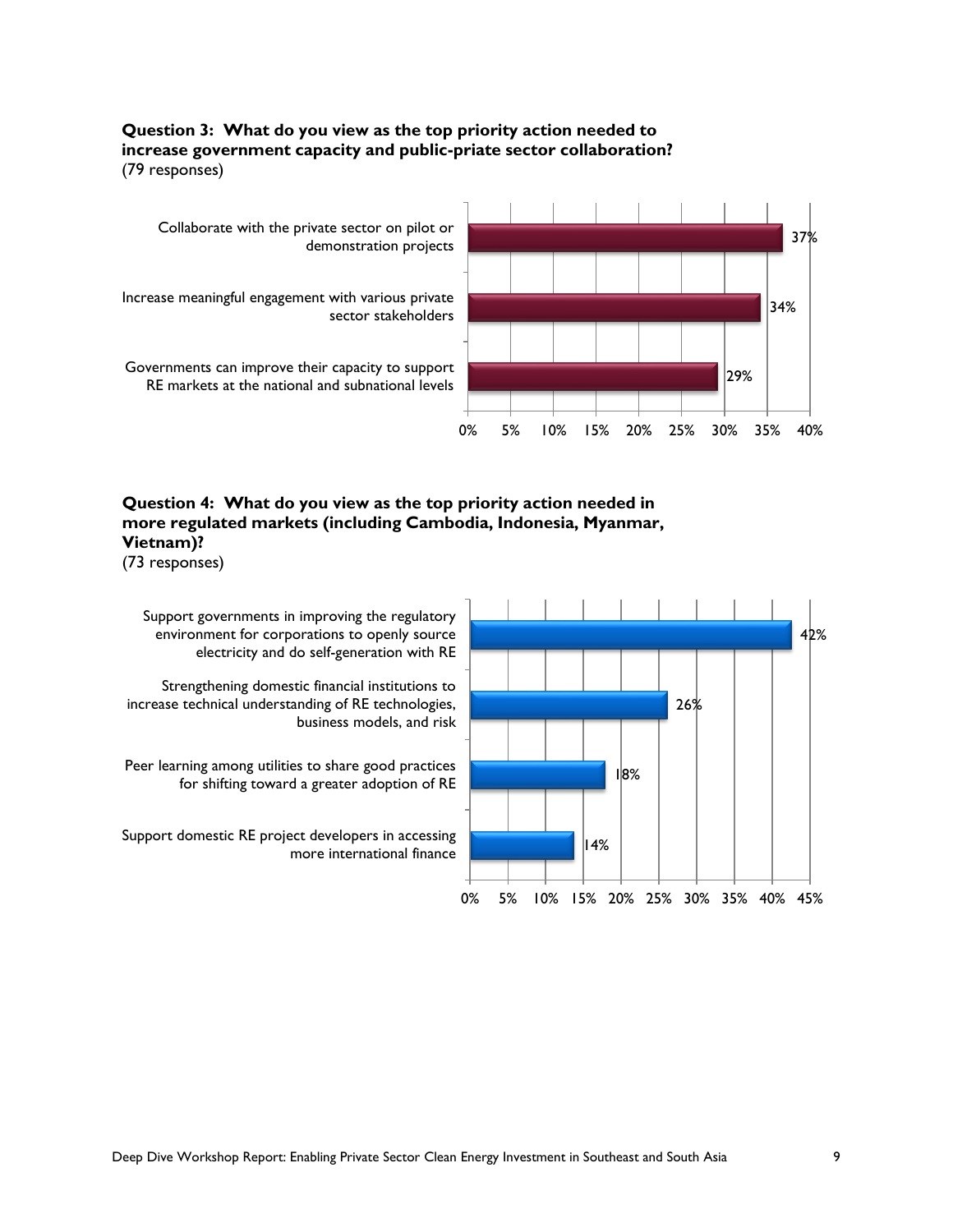#### **Question 5: What do you view as the top priority action needed in more open markets (including India, Philippines, Thailand)?** (74 responses)



*Note: For question 5, an error in voting software prevented the option "Reduce currency risks in clean energy investments" from displaying properly, resulting in no votes being allocated to this option. Therefore the lack of votes shown does not necessarily indicate that this action is unimportant.*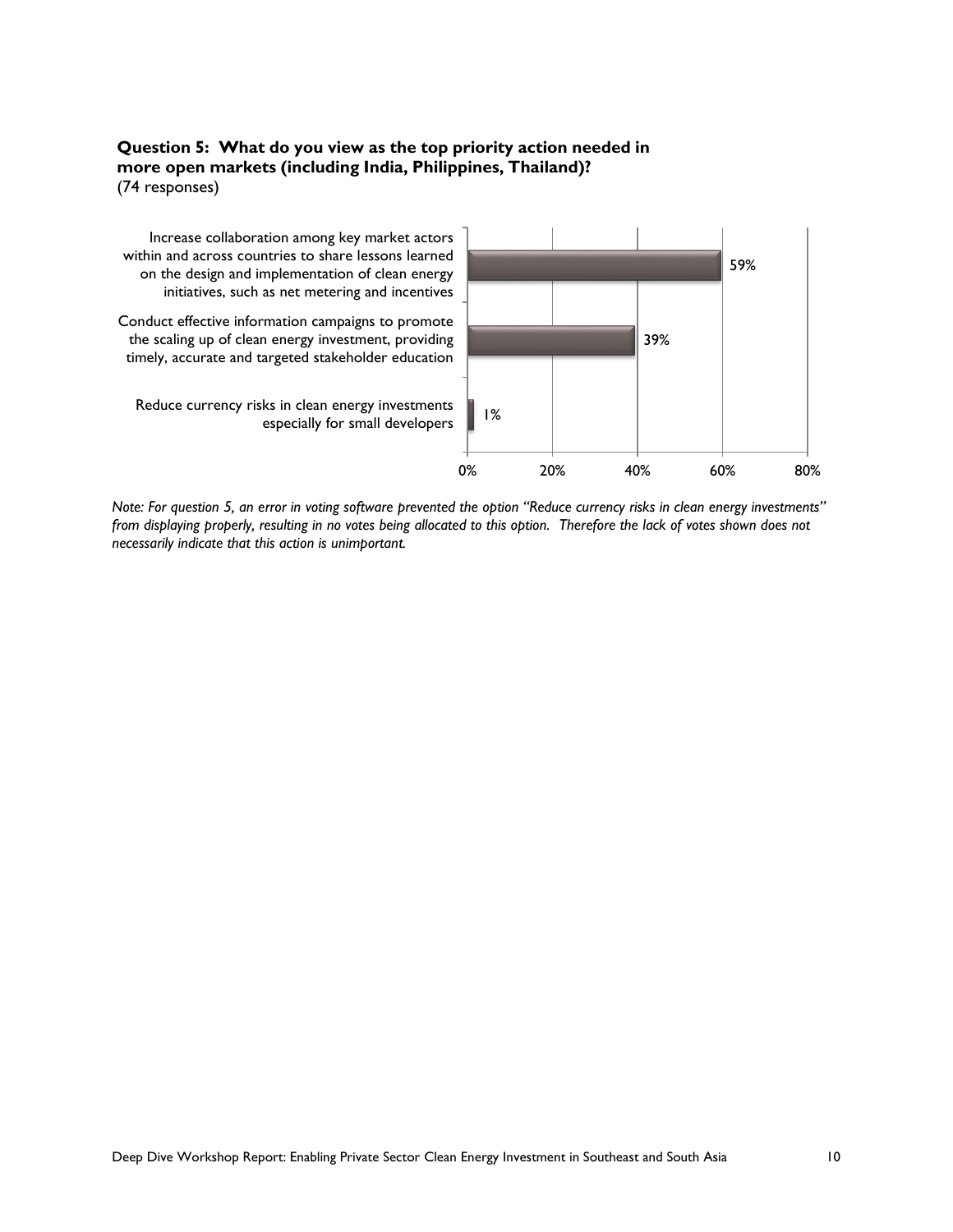## 3. CONCLUSIONS

**Increased public-private sector engagement is essential in order to achieve country targets and corporate goals for clean energy investment and development.** Private sector leaders in the region have embraced the business case for CE and are seeking opportunities to increase their investment. The nationally determined contributions (NDCs) of many Asian countries prioritize actions to expand RE and energy efficiency and create new investment opportunities for CE development. To enable private sector investment at scale and to help countries achieve their climate change commitments related to CE, public and private sector stakeholders must align priorities and actions.

**Private sector leaders are increasing their investments in clean energy and are committed to investing at scale.** Across the region, multinational corporations, domestic companies, global and regional banks, investment firms, small and medium-sized enterprises, project developers, and service providers are increasing their investments and financing for CE solutions. These investments will significantly reduce the GHG emissions of companies in the region, within their operations and in their supply chains. They also provide models for replication by other companies that are looking to achieve business objectives while contributing to sustainable development.

**Government action is necessary to help enable private sector investment at scale.** In each country, governments must take specific actions to enable private sector investment in ways that align with NDC targets and other social and economic development goals. Top policy actions cited by companies to enable private sector CE investment include reforms in highly regulated electricity markets to provide flexibility to corporate off-takers interested in purchasing CE; establishing cost-reflective tariff rates to ensure that RE investments are commercially viable; and consideration of co-benefits from improvements in health, climate, environmental quality, employment, and energy security in energy policy and regulatory decision making.

**Private capital will move into markets with strong enabling environments for clean energy investment.** Greater private investment will result in greater CE development and use, more CE project developers and energy off-takers; diversification of energy sources; and economic, social, and environmental gains.

**USAID has played an effective role in convening the private and public sectors to help facilitate a clean energy transformation.** USAID support for sharing experiences and good practices with public and private sector leaders has reinforced the urgency of collaborative action to achieve corporate and national goals.

The recommendations from this workshop can support USAID and other development partners design further support to help scale up CE investments. The Asia LEDS Partnership has identified selected recommendations that it plans to advance in India, Indonesia, the Philippines, and Vietnam in 2017-2018 (Annex C). Progress in implementing these recommendations will help countries in Southeast and South Asia achieve the economic, health, and environmental benefits of scaling up renewable energy development and energy efficiency.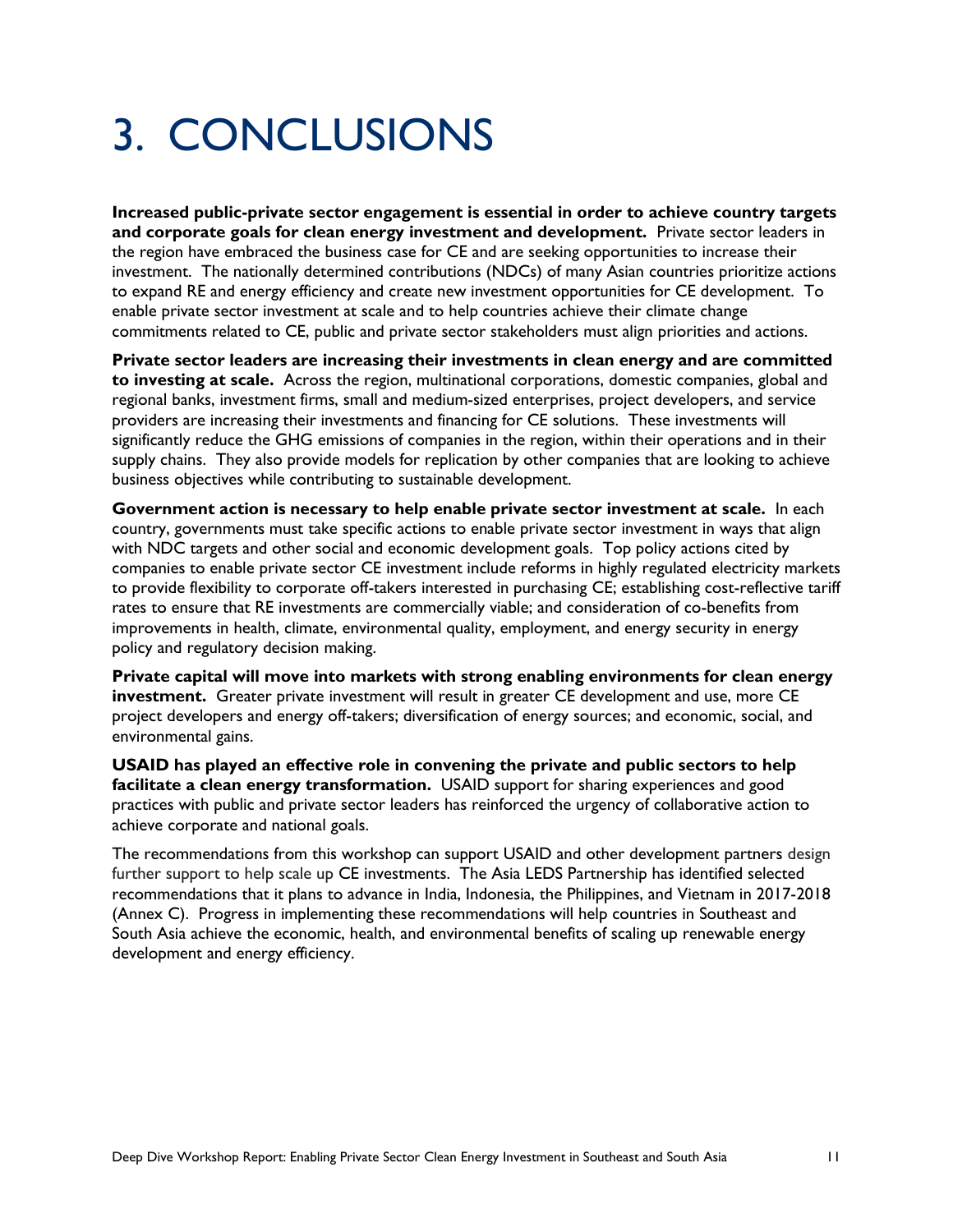# ANNEX A: WORKSHOP PROGRAM

### **MONDAY, JUNE 5, 2017**

| <b>Time</b>     | <b>Session</b>                                                                                                                                                                                                                                                                                                                                                                                                                                                                                                                                                                                                                                                                                                                                                                                                                                                                                                                                                                                     |
|-----------------|----------------------------------------------------------------------------------------------------------------------------------------------------------------------------------------------------------------------------------------------------------------------------------------------------------------------------------------------------------------------------------------------------------------------------------------------------------------------------------------------------------------------------------------------------------------------------------------------------------------------------------------------------------------------------------------------------------------------------------------------------------------------------------------------------------------------------------------------------------------------------------------------------------------------------------------------------------------------------------------------------|
| $09:00 - 09:30$ | Private Sector Recommendations to Accelerate Clean Energy Investment in Asia<br>Opening Remarks: Peter du Pont, Senior Climate Change Advisor, USAID Asia<br>Workshop Moderator: Mikell O'Mealy, Activity Manager, USAID-funded CEADIR                                                                                                                                                                                                                                                                                                                                                                                                                                                                                                                                                                                                                                                                                                                                                             |
|                 | Presentation of regional and country-specific recommendations from private sector leaders in<br>Southeast and South Asia on priority actions that governments can take to accelerate investment<br>in clean energy solutions at scale.<br>15 minute presentation followed by 10 minutes of questions from the audience and discussion                                                                                                                                                                                                                                                                                                                                                                                                                                                                                                                                                                                                                                                              |
| $09:30 - 10:00$ | Market Trends and Insights for Investors, Project Developers, and Governments<br>Presenter: Ali Izadi, Head of Japan and Korea, Bloomberg New Energy Finance                                                                                                                                                                                                                                                                                                                                                                                                                                                                                                                                                                                                                                                                                                                                                                                                                                       |
|                 | Overview of the current investment environment for clean energy in Asia, including trends in key<br>markets and renewable energy technologies, particularly solar and wind, and insights on<br>opportunities for investors, project developers, and governments.<br>20 minute presentation followed by 10 minutes of questions from the audience and discussion                                                                                                                                                                                                                                                                                                                                                                                                                                                                                                                                                                                                                                    |
| $10:00 - 10:30$ | Enabling Renewables at Scale - Key Needs and Opportunities for Grid-Connected<br>Solar and Wind in Asia<br>Presenter: Boonrod Yaowapruek, Investment Mobilization Lead, USAID-funded Clean Power<br>Asia Initiative                                                                                                                                                                                                                                                                                                                                                                                                                                                                                                                                                                                                                                                                                                                                                                                |
|                 | Solar and wind electric power have become competitive with fossil fuels in terms of levelized<br>cost of energy, but barriers and risks still limit wider adoption in the region. This session will<br>highlight the role of public finance in risk mitigation and structured finance to mobilize additional<br>private capital for renewable electric power production at a larger scale.<br>20 minute presentation followed by 10 minutes of questions from the audience and discussion                                                                                                                                                                                                                                                                                                                                                                                                                                                                                                          |
| $10:30 - 11:00$ | <b>Coffee Break</b>                                                                                                                                                                                                                                                                                                                                                                                                                                                                                                                                                                                                                                                                                                                                                                                                                                                                                                                                                                                |
| $11:00 - 12:00$ | Leadership in the Philippines: Public-Private Sector Collaborations to Accelerate<br><b>Clean Energy Investment</b><br>Moderator: Marlon Apanada, Managing Director, Allotrope Philippines<br><b>Panelists:</b><br>Atty. Jose M. Layug, Jr., Chair Person, Philippines National Renewable Energy Board -<br>$\bullet$<br>on public sector leadership to enable private sector investment at scale<br>Anna Maria Gonzales, Sustainability Head, Ayala Land Inc. - on corporate leadership and<br>٠<br>commitments to promote a clean energy transition<br>Annie Maria Reodica, Renewables Program Manager, Manila Energy Company - on<br>$\bullet$<br>integrating renewables in the distribution network<br>Salvador Antonio Castro, Jr., President and CEO, CleanTech Global Renewables, Inc. -<br>$\bullet$<br>on successes and challenges in large-scale clean energy investment and development<br>This panel will showcase private and public sector commitments and actions to scale up clean |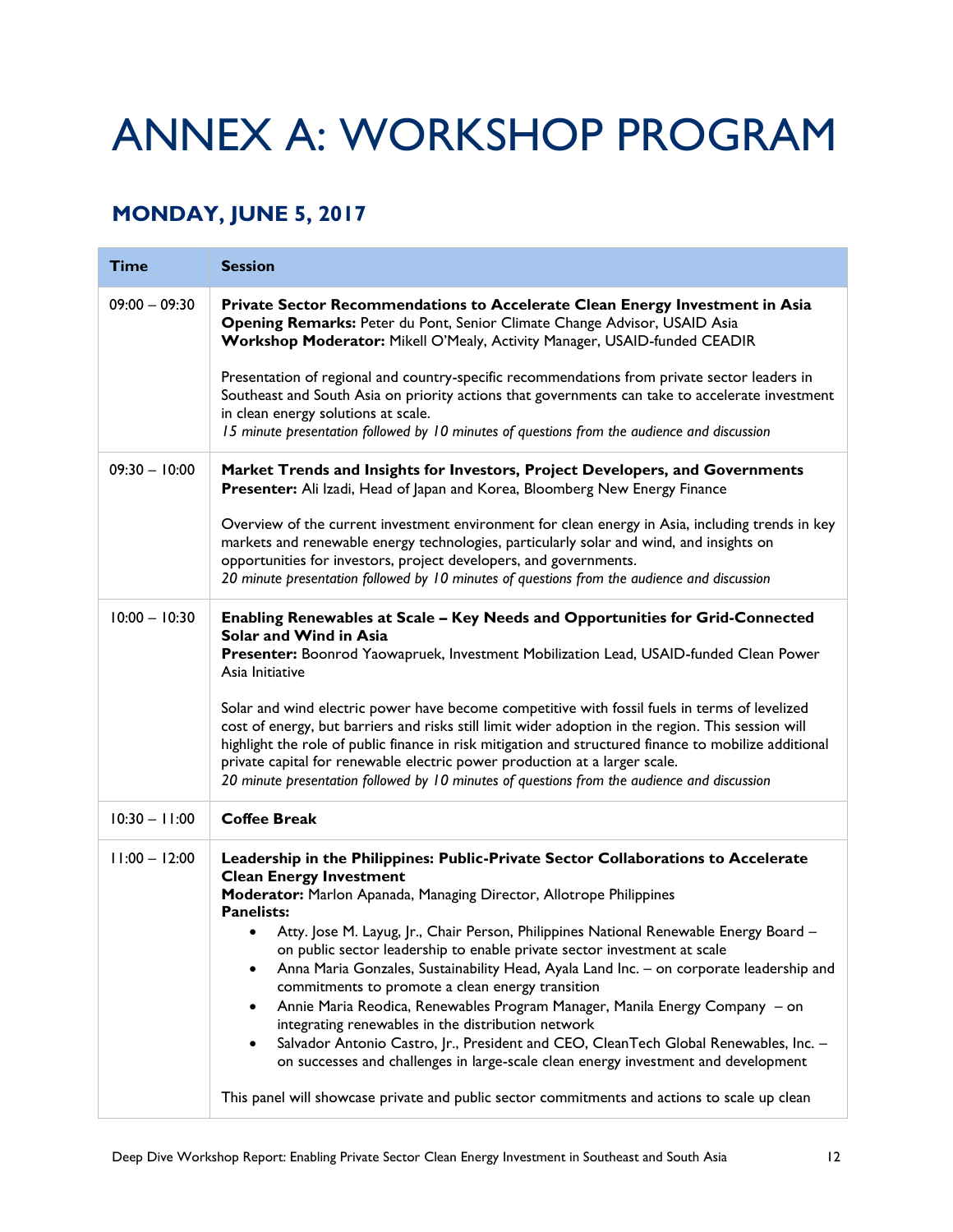|                 | energy investments in the Philippines. It will highlight the perspectives of leading policy makers,<br>corporations, utilities, and investors and the important role of public-private sector<br>collaboration.<br>Moderator will facilitate questions and discussion following the panel presentation                                                                                                                                                                                                                                                                                                                                                                                                                                                                                                                                                           |
|-----------------|------------------------------------------------------------------------------------------------------------------------------------------------------------------------------------------------------------------------------------------------------------------------------------------------------------------------------------------------------------------------------------------------------------------------------------------------------------------------------------------------------------------------------------------------------------------------------------------------------------------------------------------------------------------------------------------------------------------------------------------------------------------------------------------------------------------------------------------------------------------|
| $12:00 - 12:30$ | Sharing Lessons Learned and Identifying Priority Needs and Opportunities<br>Presenter: Mikell O'Mealy, Activity Manager, USAID-funded CEADIR<br>An interactive group discussion to share lessons learned from efforts to scale up private sector<br>clean energy investment in Asia and identify country-specific and priority regional opportunities,<br>including improving enabling environments. Questions will focus on how private sector<br>investment can help countries achieve their NDC targets for clean energy, and linking public<br>sector actions to grid-scale investment in renewable sources, particularly solar and wind. The<br>workshop will conclude with an overview of tools, resources, and technical and other assistance<br>available to support private and public sector leaders in expanding clean energy investments in<br>Asia. |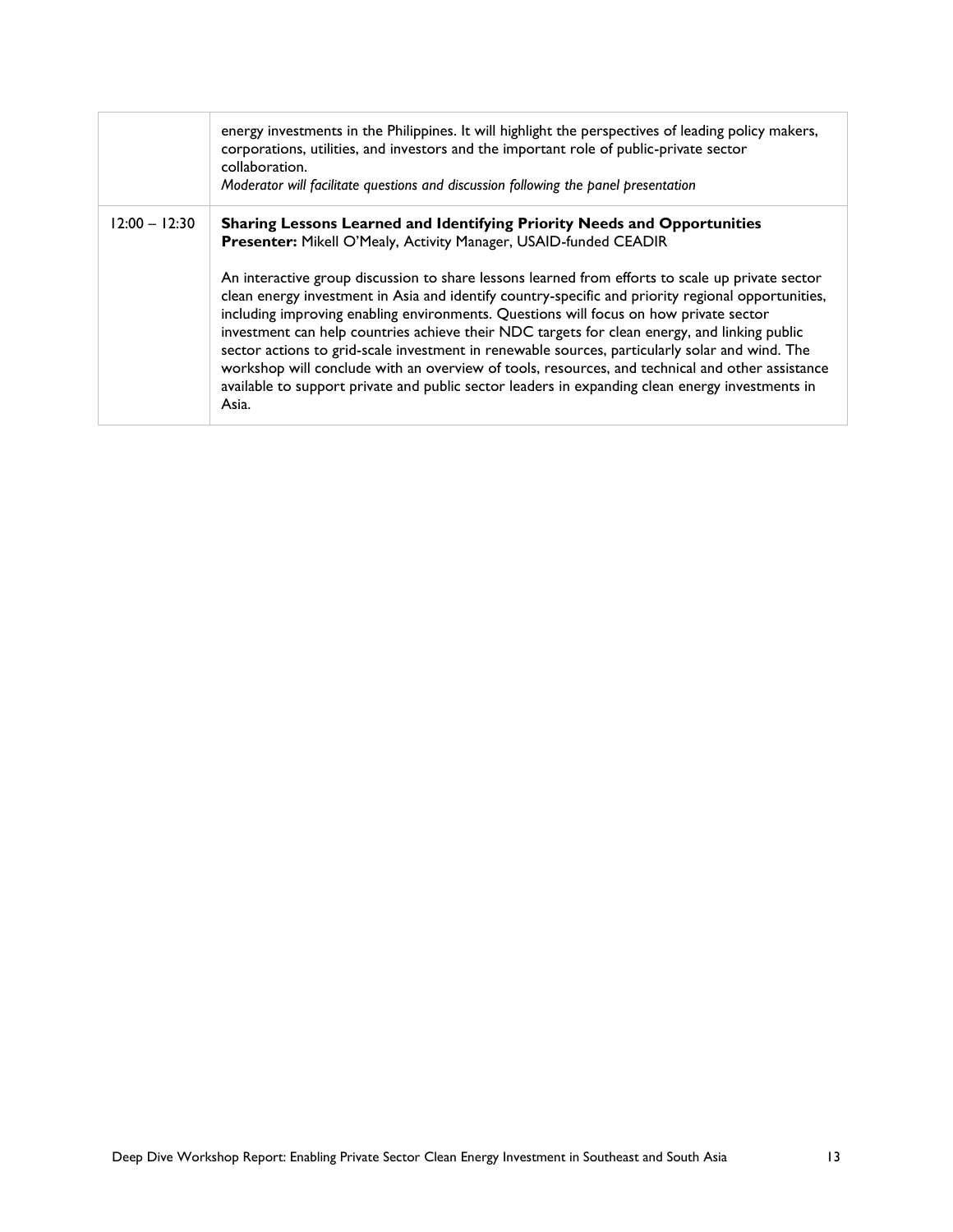# ANNEX C: ASIA LEDS PARTNERSHIP SUPPORT

The Asia Low Emission Development Strategies (LEDS) Partnership is a voluntary regional network comprised of individuals and organizations from the public, private, and nongovernmental sectors active in designing, promoting, and implementing sustainable strategies in Asia. Its activities respond to the demand from its members.

As a co-sponsor of this workshop, the Asia LEDS Partnership is committed to support the following priority actions identified by workshop participants. The Asia LEDS Partnership will pursue further discussions with interested members to collaborate on the design and implementation of these activities.<sup>3</sup>

#### **Asia LEDS Partnership Perspective**

The private sector has demonstrated increasing commitment to meeting the demand for clean energy in South and Southeast Asia. Many governments in the region have also taken actions to improve the policy and regulatory environment, but further changes are needed, including simplifying project approval processes, increasing clean energy financing, and improving the regularity and quality of communications with the private sector.

#### **India**

*Request*: The Government of India should require renewable energy procurement for new buildings as a condition for issuing operating licenses.

*Response*: To support the national government in assessing the feasibility of this policy option, the Asia LEDS Partnership could provide support to selected state governments through its Remote Expert Assistance on LEDS (REAL) service for developing RE policies for different types of new construction.

#### **Indonesia**

*Request*: The Government of Indonesia should support demonstrations of new business models for solar energy and work with international companies and international financial institutions to increase the capacity of domestic developers to prepare high-quality technical and financial documents.

*Response*: The Asia LEDS Partnership could prepare a paper on business models for different scales of solar energy development and seek resources to support a deep-dive technical assistance project to develop a process for implementing high-potential business models. Through its REAL technical assistance service, the Asia LEDS Partnership can help domestic developers understand the requirements and processes for accessing finance from these international financial institutions and funds.

#### **Philippines**

*Request*: The Government of the Philippines should allow net metering for renewable electric power systems larger than the current 100 kW cap. The National Renewable Energy Board (NREB) should continue establishing rules and standards (e.g., Renewable Portfolio Standards, Renewable Energy Market

<sup>&</sup>lt;sup>3</sup> The Asia LEDS Partnership's activities are planned and delivered by multiple partners, including donors, national and local government staff, and regional and international experts. The activities proposed here are subject to reconfirmation of interest, the willingness of stakeholders to collaborate, and resource allocations by partners.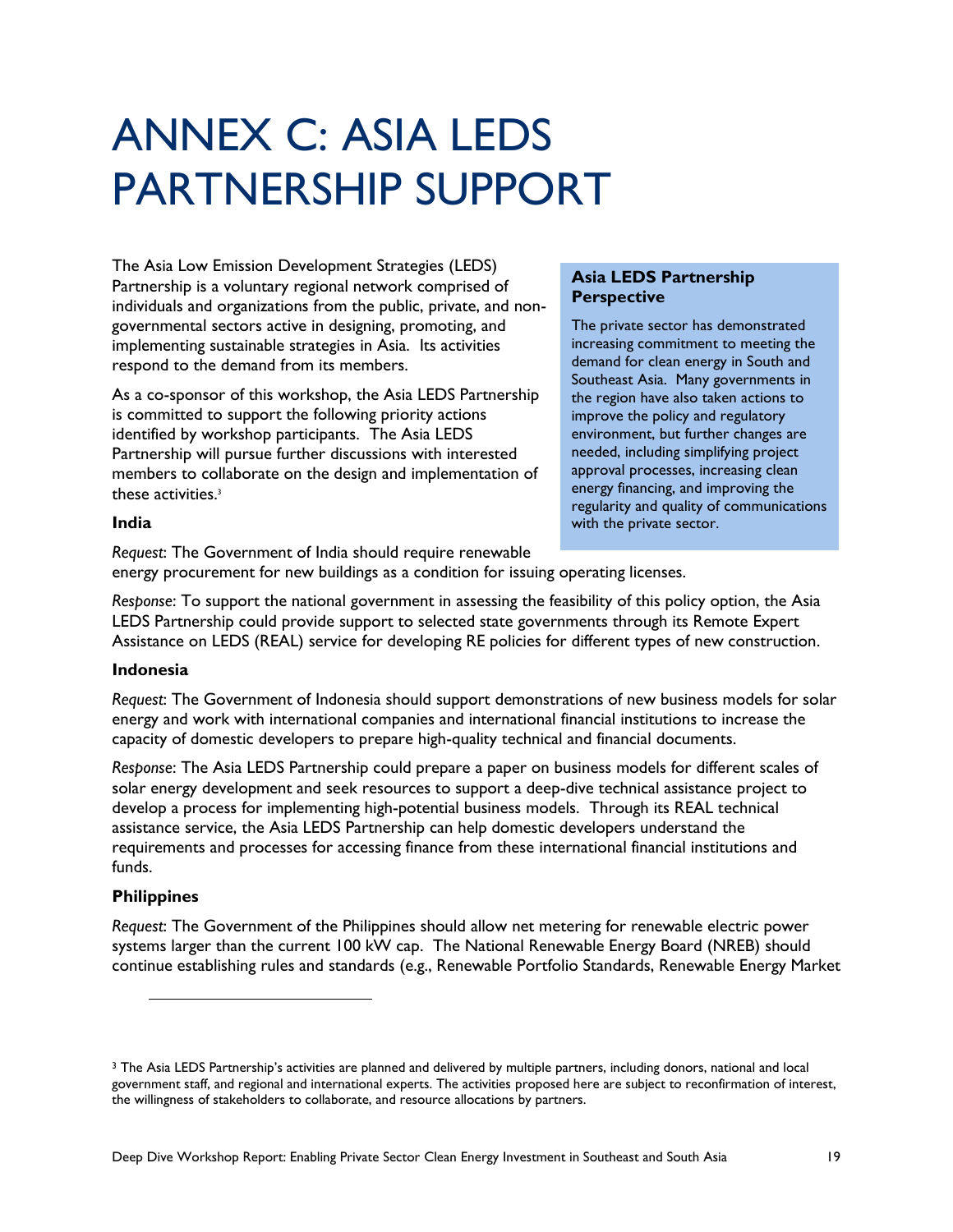Rules, and Green Energy Option Rules) to enable private sector investments. NREB should also coordinate closely with national and local government agencies to ensure effective implementation of the new rules and reduce overlaps and inefficiencies.

*Response*: The Asia LEDS Partnership could develop a case study on how to roll out net metering, based on the experiences of the Manila Energy Company. It could also develop a case study on effective coordination of RE development at the national and local levels of government, based on the lessons learned from NREB.

#### **Vietnam**

*Request*: The Government of Vietnam should provide detailed information on the Power Sector Roadmap and projected tariffs by year, increase the capacity of subnational governments on clean energy, and promote peer learning and exchanges.

*Response*: The Asia LEDS Partnership could support the government's efforts to prepare easy-tounderstand briefers to inform private and public sector stakeholders on clean energy issues. Topics could include the role of the private sector in Vietnam's Power Sector Roadmap, the experiences of municipalities and provinces with policy and fiscal instruments, and the potential of green bonds to expand clean energy investments of companies and municipalities and to reduce financing costs.